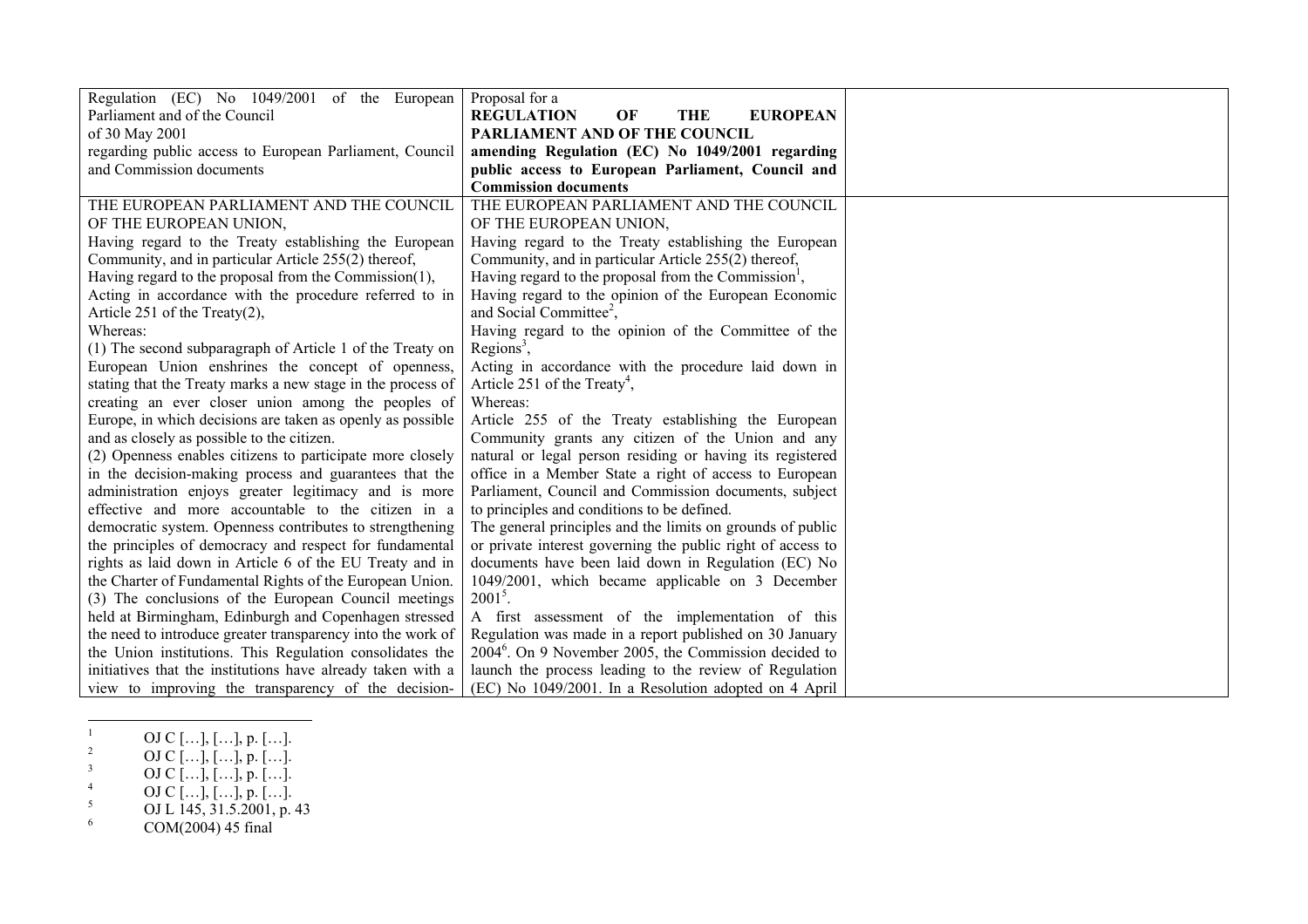| making process.                                               | 2006, the European Parliament has invited<br>the                       |  |
|---------------------------------------------------------------|------------------------------------------------------------------------|--|
| (4) The purpose of this Regulation is to give the fullest     | Commission to submit a proposal amending the                           |  |
| possible effect to the right of public access to documents    | Regulation <sup>7</sup> .                                              |  |
| and to lay down the general principles and limits on such     | The European Parliament and the Council adopted on 6                   |  |
| access in accordance with Article 255(2) of the EC Treaty.    | September 2006 Regulation (EC) No 1367/2006 on the                     |  |
| (5) Since the question of access to documents is not          | application of the provisions of the Aarhus Convention on              |  |
| covered by provisions of the Treaty establishing the          | Access to Information, Public Participation in Decision-               |  |
| European Coal and Steel Community and the Treaty              | Making and Access to Justice in Environmental Matters to               |  |
| establishing the European Atomic Energy Community, the        | Community institutions and bodies <sup>8</sup> . With regard to access |  |
| European Parliament, the Council and the Commission           | to documents containing environmental information,                     |  |
| should, in accordance with Declaration No 41 attached to      | Regulation 1049/2001 should be consistent with this new                |  |
| the Final Act of the Treaty of Amsterdam, draw guidance       | Regulation.                                                            |  |
| from this Regulation as regards documents concerning the      | With regard to the disclosure of personal data, a clear                |  |
| activities covered by those two Treaties.                     | relationship should be established between the Regulation              |  |
| (6) Wider access should be granted to documents in cases      | and Regulation (EC) No 45/2001 on the protection of                    |  |
| where the institutions are acting in their legislative        | individuals with regard to the processing of personal data             |  |
| capacity, including under delegated powers, while at the      | by the Community institutions and bodies and on the free               |  |
| same time preserving the effectiveness of the institutions'   | movement of such data <sup>9</sup> .                                   |  |
| decision-making process. Such documents should be made        | Clear rules should be established regarding the disclosure             |  |
| directly accessible to the greatest possible extent.          | of documents originating from the Member States and of                 |  |
| (7) In accordance with Articles $28(1)$ and $41(1)$ of the EU | documents which are part of judicial or quasi-judicial                 |  |
| Treaty, the right of access also applies to documents         | proceedings.                                                           |  |
| relating to the common foreign and security policy and to     | Transparency in the legislative process is of utmost                   |  |
| police and judicial cooperation in criminal matters. Each     | importance for citizens. Therefore, institutions should                |  |
| institution should respect its security rules.                | actively disseminate documents, which are part of the                  |  |
| (8) In order to ensure the full application of this           | legislative process. Active dissemination of documents                 |  |
| Regulation to all activities of the Union, all agencies       | should also be encouraged in other fields.                             |  |
| established by the institutions should apply the principles   | On 18 April 2007, the Commission published a Green                     |  |
| laid down in this Regulation.                                 | Paper on the review of the Regulation <sup>10</sup> and launched a     |  |
| (9) On account of their highly sensitive content, certain     | public consultation.                                                   |  |
| documents should be given special treatment.                  | HAVE ADOPTED THIS REGULATION:                                          |  |
| Arrangements for informing the European Parliament of         |                                                                        |  |
| the content of such documents should be made through          |                                                                        |  |
| interinstitutional agreement.                                 | Article 1                                                              |  |
| (10) In order to bring about greater openness in the work     | Regulation (EC) No 1049/2001 is hereby amended as                      |  |
| of the institutions, access to documents should be granted    | follows:                                                               |  |

 $^7$  [ ...]

<sup>&</sup>lt;sup>8</sup> OJ L 264, 25.9.2006, p. 13

<sup>9</sup> OJ L 8, 12.1.2001, p. 1

 $10$  COM(2007) 185 final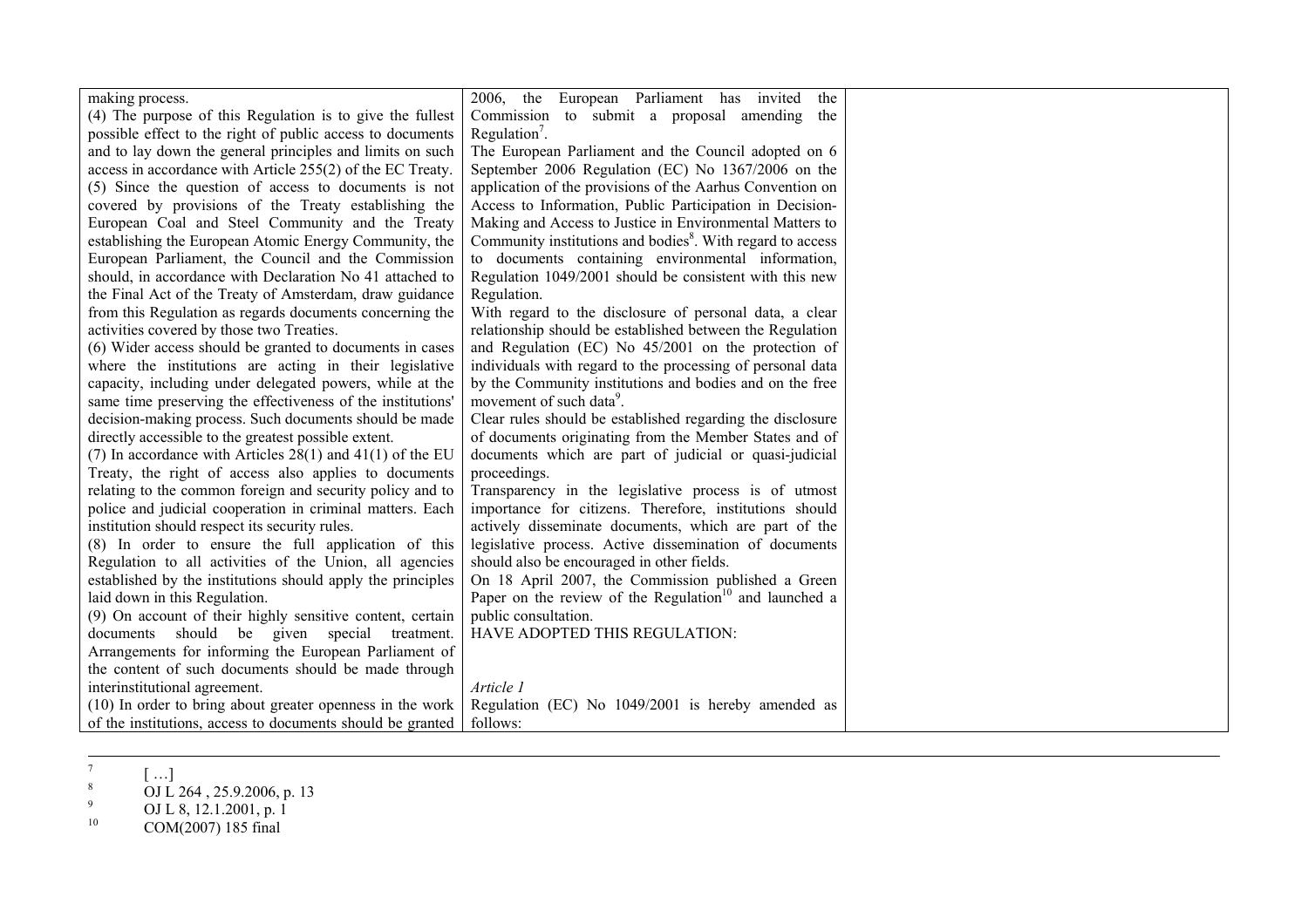| by the European Parliament, the Council and the                  |  |
|------------------------------------------------------------------|--|
| Commission not only to documents drawn up by the                 |  |
| institutions, but also to documents received by them. In         |  |
| this context, it is recalled that Declaration No 35 attached     |  |
| to the Final Act of the Treaty of Amsterdam provides that        |  |
| a Member State may request the Commission or the                 |  |
| Council not to communicate to third parties a document           |  |
| originating from that State without its prior agreement.         |  |
| (11) In principle, all documents of the institutions should      |  |
| be accessible to the public. However, certain public and         |  |
| private interests should be protected by way of exceptions.      |  |
| The institutions should be entitled to protect their internal    |  |
| consultations and deliberations where necessary to               |  |
| safeguard their ability to carry out their tasks. In assessing   |  |
| the exceptions, the institutions should take account of the      |  |
| principles in Community legislation concerning the               |  |
| protection of personal data, in all areas of Union activities.   |  |
| (12) All rules concerning access to documents of the             |  |
| institutions should be in conformity with this Regulation.       |  |
| (13) In order to ensure that the right of access is fully        |  |
| respected, a two-stage administrative procedure should           |  |
| apply, with the additional possibility of court proceedings      |  |
| or complaints to the Ombudsman.                                  |  |
| (14) Each institution should take the measures necessary         |  |
| to inform the public of the new provisions in force and to       |  |
| train its staff to assist citizens exercising their rights under |  |
| this Regulation. In order to make it easier for citizens to      |  |
| exercise their rights, each institution should provide access    |  |
| to a register of documents.                                      |  |
| (15) Even though it is neither the object nor the effect of      |  |
| this Regulation to amend national legislation on access to       |  |
| documents, it is nevertheless clear that, by virtue of the       |  |
| principle of loyal cooperation which governs relations           |  |
| between the institutions and the Member States, Member           |  |
| States should take care not to hamper the proper                 |  |
| application of this Regulation and should respect the            |  |
| security rules of the institutions.                              |  |
| (16) This Regulation is without prejudice to existing rights     |  |
| of access to documents for Member States, judicial               |  |
| authorities or investigative bodies.                             |  |
| $(17)$ In accordance with Article 255(3) of the EC Treaty,       |  |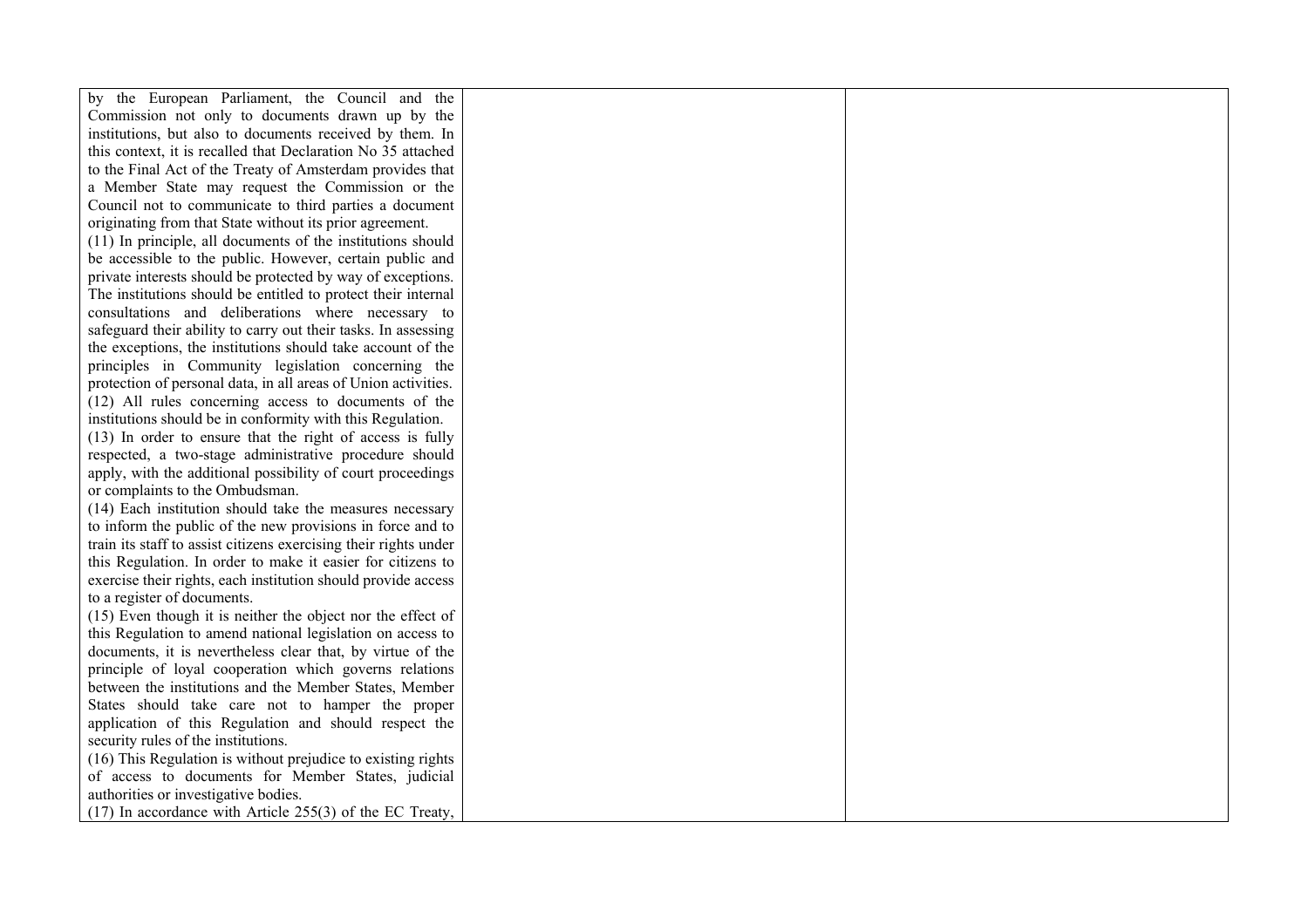| each institution lays down specific provisions regarding<br>access to its documents in its rules of procedure. Council<br>Decision 93/731/EC of 20 December 1993 on public<br>access to Council documents(3), Commission Decision<br>94/90/ECSC, EC, Euratom of 8 February 1994 on public<br>access to Commission documents(4), European Parliament<br>Decision 97/632/EC, ECSC, Euratom of 10 July 1997 on<br>public access to European Parliament documents(5), and<br>the rules on confidentiality of Schengen documents should<br>therefore, if necessary, be modified or be repealed,<br>HAVE ADOPTED THIS REGULATION: |                                                                                                                                                                                                                                                                                                                                                                                                                                        |                                                                                                                                                                                                                                                                                                                                                                                                                                                                                                                                                                         |
|-----------------------------------------------------------------------------------------------------------------------------------------------------------------------------------------------------------------------------------------------------------------------------------------------------------------------------------------------------------------------------------------------------------------------------------------------------------------------------------------------------------------------------------------------------------------------------------------------------------------------------|----------------------------------------------------------------------------------------------------------------------------------------------------------------------------------------------------------------------------------------------------------------------------------------------------------------------------------------------------------------------------------------------------------------------------------------|-------------------------------------------------------------------------------------------------------------------------------------------------------------------------------------------------------------------------------------------------------------------------------------------------------------------------------------------------------------------------------------------------------------------------------------------------------------------------------------------------------------------------------------------------------------------------|
| Article 1<br>Purpose                                                                                                                                                                                                                                                                                                                                                                                                                                                                                                                                                                                                        | Article 1 (a) shall be replaced by the following:<br>'Article 1<br><b>Purpose</b><br>The purpose of this Regulation is:                                                                                                                                                                                                                                                                                                                | COM:<br>Scope of the legal basis and purpose of the Regulation:<br>According to Parliament, the preamble of the Regulation<br>should clarify that Article 255 EC Treaty is the legal basis                                                                                                                                                                                                                                                                                                                                                                              |
| The purpose of this Regulation is:<br>(a) to define the principles, conditions and limits on<br>grounds of public or private interest governing the right of<br>access to European Parliament, Council and Commission<br>(hereinafter referred to as "the institutions") documents<br>provided for in Article 255 of the EC Treaty in such a way<br>as to ensure the widest possible access to documents,<br>(b) to establish rules ensuring the easiest possible exercise<br>of this right, and<br>(c) to promote good administrative practice on access to<br>documents.                                                  | (a) to define the principles, conditions and limits on<br>grounds of public or private interest governing the right of<br><i>public</i> access to European Parliament, Council and<br>Commission (hereinafter referred to as "the institutions")<br>documents provided for in Article 255 of the EC Treaty in<br>such a way as to <i>grant the public</i> the widest possible<br>access to <i>such</i> documents,'<br>(rest unchanged) | for implementing the principles of openness and proximity<br>and the pivotal legal basis for transparency and<br>confidentiality.<br>Since Article 255 concerns public access to documents,<br>the Commission proposes to clarify the purpose of the<br>Regulation accordingly in Article 1.<br>The wording in Article $1(a)$ is slightly modified to clarify<br>that the purpose of the Regulation is to grant public access<br>to documents. This is consistent with the legal base and<br>has been confirmed by the case law of the Court of First<br>$Instance11$ . |
| Article 2<br>Beneficiaries and scope<br>1. Any citizen of the Union, and any natural or legal<br>person residing or having its registered office in a<br>Member State, has a right of access to documents of the<br>institutions, subject to the principles, conditions and limits<br>defined in this Regulation.                                                                                                                                                                                                                                                                                                           | Article 2 shall be replaced by the following:<br>2.<br>'Article 2<br>Beneficiaries and scope<br>1. Any natural or legal person has a right of access to<br>documents of the institutions, subject to the principles,<br>conditions and limits defined in this Regulation.                                                                                                                                                              | <b>COM</b><br>The right of access will be granted to any natural or legal<br>person, regardless of nationality or State of residence. This<br>makes the Regulation consistent with the provisions of<br>Regulation 1367/2006 on access to information in<br>environmental matters <sup>12</sup> . Article $2(1)$ is amended<br>accordingly and Article $2(2)$ is repealed.<br>It is specified in Article $2(3)$ that the Regulation applies to                                                                                                                          |

<sup>11</sup> Judgment of 6 July 2006, joined cases T-391/03 and T-70/04, *Franchet and Byk v Commission*, ECR [2006], p. II-2023  $12$  see footnote 5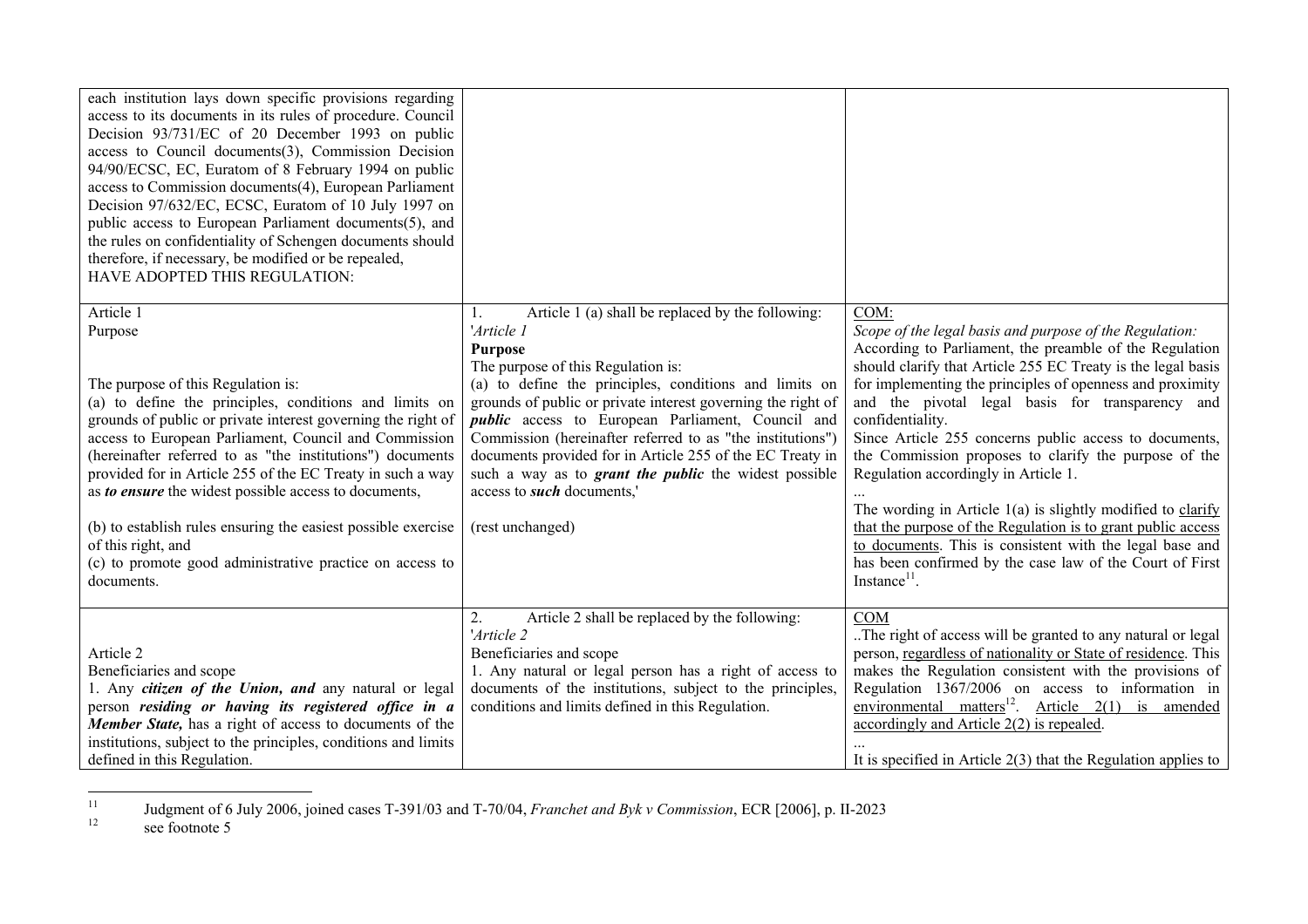| 2. The institutions may, subject to the same principles,     |                                                                    | all documents held by an institution concerning a matter         |
|--------------------------------------------------------------|--------------------------------------------------------------------|------------------------------------------------------------------|
| conditions and limits, grant access to documents to any      |                                                                    | relating to the policies, activities and decisions falling       |
| natural or legal person not residing or not having its       |                                                                    | within its sphere of responsibility. In the present text this    |
| registered office in a Member State.                         |                                                                    | precision is mentioned under the definition of "document"        |
| 3. This Regulation shall apply to all documents held by an   | 2. This Regulation shall apply to all documents held by an         | in Article $3(a)$ . However, this is related to the scope of the |
| institution, that is to say, documents drawn up or received  | institution, that is to say, documents drawn up or received        | Regulation rather than to the definition of the concept of       |
| by it and in its possession, in all areas of activity of the | by it and in its possession <i>concerning a matter relating to</i> | "document".                                                      |
| European Union.                                              | the policies, activities and decisions falling within its          | A new paragraph 6 is added to Article 2 defining the             |
|                                                              | sphere of responsibility, in all areas of activity of the          | status of documents submitted to Courts in the course of         |
|                                                              | European Union.                                                    | judicial proceedings. Such submissions are not accessible        |
|                                                              | 3. Without prejudice to Articles 4 and 9, documents shall          | to the public before a public oral hearing has taken place.      |
| 4. Without prejudice to Articles 4 and 9, documents shall    | be made accessible to the public either following a written        | Furthermore, institutions will only grant access to their        |
| be made accessible to the public either following a written  | application or directly in electronic form or through a            | own submissions. It is worth noting that judicial activities     |
| application or directly in electronic form or through a      | register. In particular, documents drawn up or received in         | are excluded from the right of public access under Article       |
| register. In particular, documents drawn up or received in   | the course of a legislative procedure shall be made directly       | 255 of the EC Treaty and will remain excluded under the          |
| the course of a legislative procedure shall be made directly | accessible in accordance with Article 12.                          | relevant provisions of the Lisbon Treaty.                        |
| accessible in accordance with Article 12.                    | 4. Sensitive documents as defined in Article 9(1) shall be         | Access to documents related to the exercise of the               |
| 5. Sensitive documents as defined in Article $9(1)$ shall be | subject to special treatment in accordance with that               | Commission's quasi-judicial powers should be excluded            |
| subject to special treatment in accordance with that         | Article.                                                           | until the relevant decision has become definitive. During        |
| Article.                                                     | 5. Documents submitted to Courts in the course of                  | this investigation phase, only the specific rules in this field  |
|                                                              | judicial proceedings are not accessible to the public              | will apply. The Regulations governing competition and            |
|                                                              | before a public hearing has taken place. Access can                | antidumping proceedings contain provisions regarding             |
|                                                              | only be granted to the Institutions' own submissions.              | privileged rights of access for interested parties and           |
|                                                              | Without prejudice to specific rights of access for                 | provisions on publicity <sup>13</sup> . These rules would be     |
|                                                              | interested parties established by EU law, documents                | undermined if the public were to be granted wider access         |
|                                                              | forming part of the file of law enforcement proceedings            | under Regulation 1049/2001. Information obtained from            |
|                                                              | leading to an administrative act of individual scope are           | undertakings in the course of such investigations                |
|                                                              | not accessible to the public until such act has become             | continues to be protected after the relevant decision has        |
|                                                              | definitive. Information obtained from undertakings in              | become definitive.                                               |
|                                                              | the framework of such proceedings is not accessible to             |                                                                  |
|                                                              | the public.                                                        | Time frames for the application of exceptions                    |
|                                                              | 7. This Regulation shall be without prejudice to rights of         | The suggestion to define events before which documents           |
|                                                              | public access to documents held by the institutions which          | would not be accessible has not given much support. On           |
|                                                              | might follow from instruments of international law or acts         | the other hand, systematic disclosure of documents after         |
| 6. This Regulation shall be without prejudice to rights of   | of the institutions implementing them.                             | specific events and well before the 30-year limit for            |
| public access to documents held by the institutions which    |                                                                    | opening the archives has been welcomed. Experience has           |
| might follow from instruments of international law or acts   |                                                                    | shown, however, that access must systematically be               |

<sup>13</sup> see Articles 27, 28 and 30 of Regulation 1/2003 (competition) and Articles 6(7) and 14(2) of Regulation 384/96 (antidumping)

14 Case T-2/03, Verein *für Konsumenteninformation v Commission*, [2005] ECR, p. II-1121

15 Judgment of the CFI of 12 September 2007, case T-36/04, *Association de la Presse Internationale asbl v Commission*, not yet reprted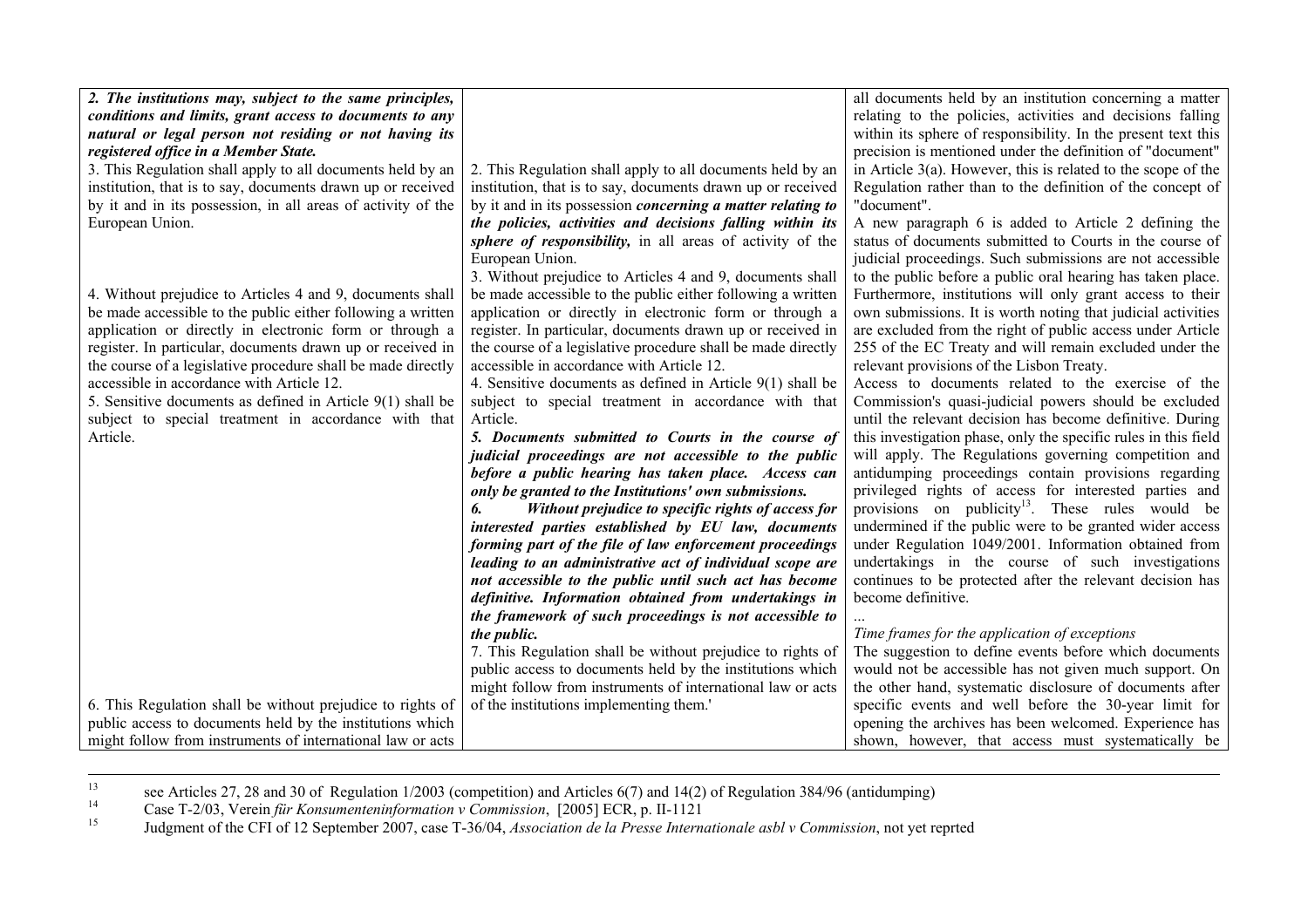| of the institutions implementing them.                                                                         |                                                                                                                         | refused to documents pertaining to judicial or quasi-<br>judicial proceedings before a public hearing has taken<br>place or a final decision has been adopted. This has also<br>been confirmed by the case law (see point 2.3.3).<br>The Commission proposes to adjust Article 2<br>Scope of the Regulation<br>Many respondents to the Green Paper called for an<br>extension of the scope of the Regulation to all EU<br>institutions, bodies and agencies.<br>Such an extension is not possible under the current Treaty,<br>but will be achieved when the Treaty on the Functioning<br>of the Union will enter into force.<br>Applicability of exceptions before and after a specific<br>event<br>In its judgment of 13 April 2005 in a case concerning<br>access to a cartel file <sup>14</sup> , the Court of First Instance ruled<br>that, in principle, an institution receiving an application<br>for access to documents must carry out a concrete,<br>individual assessment of the content of the documents<br>referred to in the request. However, such an individual<br>assessment might not be required if, due to the particular<br>circumstances of the case, the documents requested are<br>manifestly covered by an exception to the right of access.<br>In a recent judgment, the Court considered that written<br>submission to the Courts were manifestly covered by the<br>exception aimed at protecting court proceedings before an<br>oral hearing has taken place <sup>15</sup> . |
|----------------------------------------------------------------------------------------------------------------|-------------------------------------------------------------------------------------------------------------------------|-----------------------------------------------------------------------------------------------------------------------------------------------------------------------------------------------------------------------------------------------------------------------------------------------------------------------------------------------------------------------------------------------------------------------------------------------------------------------------------------------------------------------------------------------------------------------------------------------------------------------------------------------------------------------------------------------------------------------------------------------------------------------------------------------------------------------------------------------------------------------------------------------------------------------------------------------------------------------------------------------------------------------------------------------------------------------------------------------------------------------------------------------------------------------------------------------------------------------------------------------------------------------------------------------------------------------------------------------------------------------------------------------------------------------------------------------------------------------------------------------------------|
| Article 3<br>Definitions                                                                                       | Article 3 shall be replaced by the following:<br>3.<br>'Article 3<br>Definitions                                        | The wide definition of the concept of "document" in<br>Article 3(a) is maintained. However, a "document" only<br>exists if it has been sent to recipients or circulated within<br>the institution and has been entered in the institutions'                                                                                                                                                                                                                                                                                                                                                                                                                                                                                                                                                                                                                                                                                                                                                                                                                                                                                                                                                                                                                                                                                                                                                                                                                                                               |
| For the purpose of this Regulation:                                                                            | (a) "document" shall mean any content whatever its                                                                      | records. On the other hand, the definition of "document"                                                                                                                                                                                                                                                                                                                                                                                                                                                                                                                                                                                                                                                                                                                                                                                                                                                                                                                                                                                                                                                                                                                                                                                                                                                                                                                                                                                                                                                  |
| (a) "document" shall mean any content whatever its<br>medium (written on paper or stored in electronic form or | medium (written on paper or stored in electronic form or                                                                | should also include data contained in electronic systems<br>insofar as these can be extracted in readable form.                                                                                                                                                                                                                                                                                                                                                                                                                                                                                                                                                                                                                                                                                                                                                                                                                                                                                                                                                                                                                                                                                                                                                                                                                                                                                                                                                                                           |
| as a sound, visual or audiovisual recording) concerning a                                                      | as a sound, visual or audiovisual recording) <i>drafted or</i><br>received by an institution and transmitted to one ore | In view of the particular status afforded to documents                                                                                                                                                                                                                                                                                                                                                                                                                                                                                                                                                                                                                                                                                                                                                                                                                                                                                                                                                                                                                                                                                                                                                                                                                                                                                                                                                                                                                                                    |
| matter relating to the policies, activities and decisions                                                      | more recipients or circulated within the institution or                                                                 | originating from Member States, a definition of such                                                                                                                                                                                                                                                                                                                                                                                                                                                                                                                                                                                                                                                                                                                                                                                                                                                                                                                                                                                                                                                                                                                                                                                                                                                                                                                                                                                                                                                      |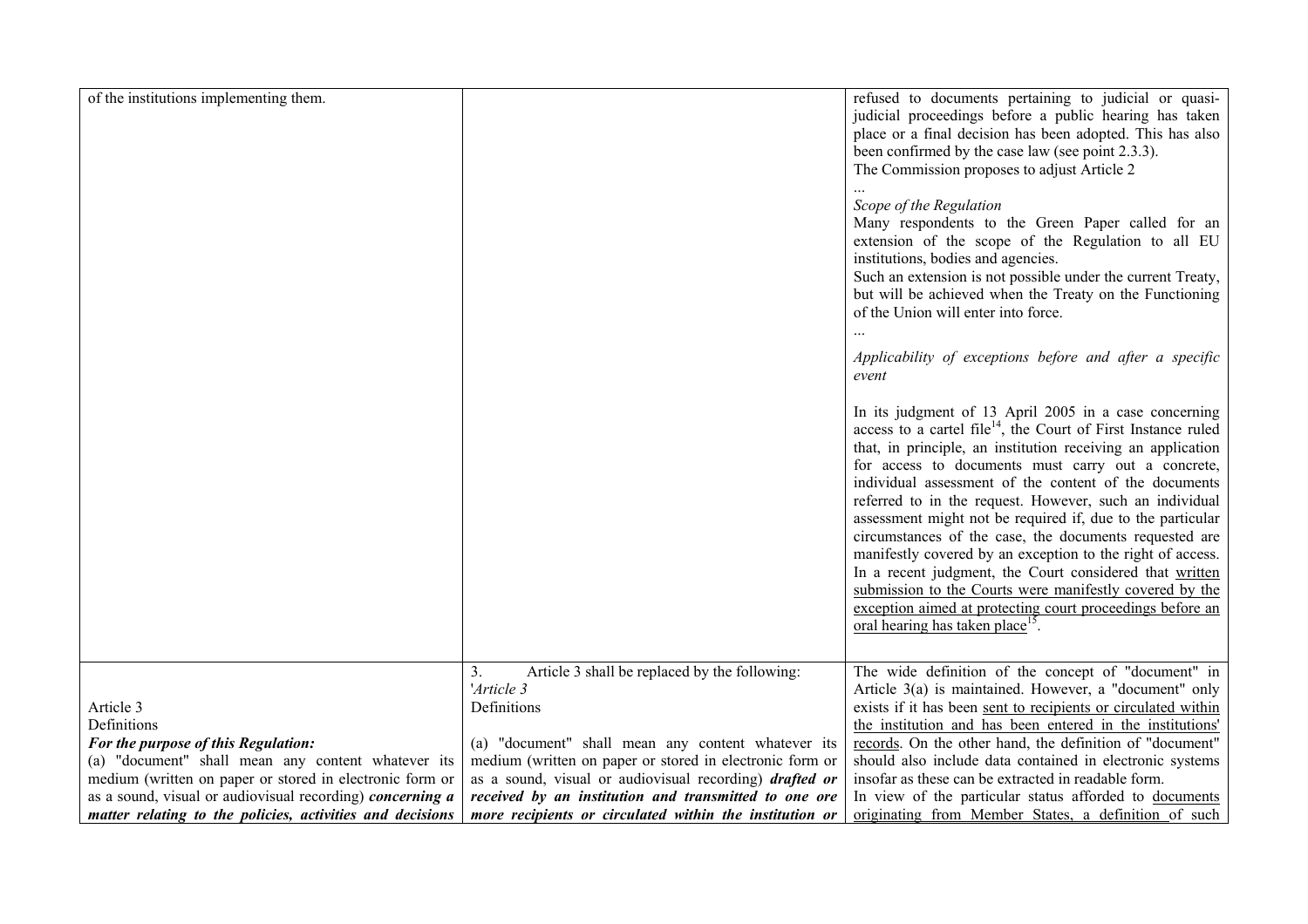| processing and retrieval systems are documents if they<br>The concept of "document"<br>can be printed or extracted in readable form in an<br>As regards the general feeling is that the current wide<br>electronic file using the available tools for the<br>definition should be maintained. A clarification with<br>exploitation of the system;<br>regard to databases as suggested in the Green Paper would<br>"third party" shall mean any natural or legal<br>(b)<br>be welcomed.<br>person, or any entity outside the institution concerned,<br>(b) "third party" shall mean any natural or legal person, or<br>any entity outside the institution concerned, including the<br>including the Member States, other Community or non-<br>A more precise definition is given in the amended Article<br>Member States, other Community or non-Community<br>Community institutions and bodies and third countries.<br>$\frac{3(a)}{2}$<br>institutions and bodies and third countries.<br>"document originating from a Member State"<br>(c)<br>shall mean a document transmitted to an institution by a<br><b>Access to Documents originating from Member States</b><br>This issue was also raised by some respondents, as it was<br>public authority in that Member State, unless it was<br>transmitted in the framework of procedures leading to a<br>in Parliament's Resolution (see above point 2.1.4). It has,<br>in the meantime, been clarified by a judgment of the Court<br>legislative act or a non-legislative act of general<br>of Justice (see point 2.3.2).<br>application.'<br>Article 4 shall be replaced by the following:<br>The exception aimed at protecting the environment, laid<br>4.<br>'Article 4<br>down in Article $6(2)$ of Regulation 1367/2006 is added<br>Article 4<br>under Article $4(1)$ of Regulation 1049/2001 in order to<br>Exceptions<br>1. The institutions shall refuse access to a document where<br>align this Regulation with the provisions stemming from<br>Exceptions<br>disclosure would undermine the protection of<br>the Aarhus Convention. For reasons of clarity the indents<br>1. The institutions shall refuse access to a document where<br>disclosure would undermine the protection of:<br>are replaced with letters.<br>the public interest as regards:<br>(a) public security,<br>Also with a view of aligning the Regulation with the<br>(a) the public interest as regards:<br>Aarhus Convention, the exception aimed at protecting<br>- public security,<br>(b) defence and military matters,<br>- defence and military matters,<br>commercial interests in Article 4(2) will not apply to<br>(c) international relations,<br>(d) the financial, monetary or economic policy of the<br>information on emissions which is relevant for the<br>- international relations,<br>Community or a Member State,<br>- the financial, monetary or economic policy of the<br>protection of the environment. As a consequence, the<br>Community or a Member State;<br>(e) the environment, in particular breeding sites of rare<br>protection of intellectual property rights is mentioned as a<br>(b) privacy and the integrity of the individual, in<br>separate exception.<br>species.<br>The concept of "court proceedings" is reformulated as<br>particular in accordance with Community legislation<br>"proceedings in litigation", thus clarifying that the<br>regarding the protection of personal data.<br>2. The institutions shall refuse access to a document where<br>The institutions shall refuse access to a document<br>exception aims at protecting proceedings of a judicial<br>2.<br>disclosure would undermine the protection of:<br>where disclosure would undermine the protection of:<br>nature before an independent body with dispute settlement<br>- commercial interests of a natural or legal person,<br>(a) commercial interests of a natural or legal person; this<br>powers. Since the protection of legal advice is not only<br>including intellectual property,<br>ground for refusal does not apply to information on<br>related to litigation, this exception is mentioned separately<br>for reasons of clarity.<br>emissions which is relevant for the protection of the<br>A new exception is added aimed at protecting procedures<br>environment;<br>leading to the selection of staff or of contracting parties.<br>(b) intellectual property rights;<br>Transparency in these areas is regulated by the Staff<br>(c) proceedings in litigation,<br>- court proceedings and legal advice, | falling within the institution's sphere of responsibility; | otherwise recorded; data contained in electronic storage, | documents is given in a new paragraph (c).              |
|---------------------------------------------------------------------------------------------------------------------------------------------------------------------------------------------------------------------------------------------------------------------------------------------------------------------------------------------------------------------------------------------------------------------------------------------------------------------------------------------------------------------------------------------------------------------------------------------------------------------------------------------------------------------------------------------------------------------------------------------------------------------------------------------------------------------------------------------------------------------------------------------------------------------------------------------------------------------------------------------------------------------------------------------------------------------------------------------------------------------------------------------------------------------------------------------------------------------------------------------------------------------------------------------------------------------------------------------------------------------------------------------------------------------------------------------------------------------------------------------------------------------------------------------------------------------------------------------------------------------------------------------------------------------------------------------------------------------------------------------------------------------------------------------------------------------------------------------------------------------------------------------------------------------------------------------------------------------------------------------------------------------------------------------------------------------------------------------------------------------------------------------------------------------------------------------------------------------------------------------------------------------------------------------------------------------------------------------------------------------------------------------------------------------------------------------------------------------------------------------------------------------------------------------------------------------------------------------------------------------------------------------------------------------------------------------------------------------------------------------------------------------------------------------------------------------------------------------------------------------------------------------------------------------------------------------------------------------------------------------------------------------------------------------------------------------------------------------------------------------------------------------------------------------------------------------------------------------------------------------------------------------------------------------------------------------------------------------------------------------------------------------------------------------------------------------------------------------------------------------------------------------------------------------------------------------------------------------------------------------------------------------------------------------------------------------------------------------------------------------------------------------------------------------------------------------------------------------------------------------------------------------------------------------------------------------------------------------------------------------------------------------------------------------------------------------------------------------------------------------------------------------------------------------------------------------------------------------------------------------------------------------------------------------------------------------------------------------------------------------------------------------------------------------------------------------------------------------------------------------------------------------------------------------------------------------------------------|------------------------------------------------------------|-----------------------------------------------------------|---------------------------------------------------------|
|                                                                                                                                                                                                                                                                                                                                                                                                                                                                                                                                                                                                                                                                                                                                                                                                                                                                                                                                                                                                                                                                                                                                                                                                                                                                                                                                                                                                                                                                                                                                                                                                                                                                                                                                                                                                                                                                                                                                                                                                                                                                                                                                                                                                                                                                                                                                                                                                                                                                                                                                                                                                                                                                                                                                                                                                                                                                                                                                                                                                                                                                                                                                                                                                                                                                                                                                                                                                                                                                                                                                                                                                                                                                                                                                                                                                                                                                                                                                                                                                                                                                                                                                                                                                                                                                                                                                                                                                                                                                                                                                                                                       |                                                            |                                                           |                                                         |
|                                                                                                                                                                                                                                                                                                                                                                                                                                                                                                                                                                                                                                                                                                                                                                                                                                                                                                                                                                                                                                                                                                                                                                                                                                                                                                                                                                                                                                                                                                                                                                                                                                                                                                                                                                                                                                                                                                                                                                                                                                                                                                                                                                                                                                                                                                                                                                                                                                                                                                                                                                                                                                                                                                                                                                                                                                                                                                                                                                                                                                                                                                                                                                                                                                                                                                                                                                                                                                                                                                                                                                                                                                                                                                                                                                                                                                                                                                                                                                                                                                                                                                                                                                                                                                                                                                                                                                                                                                                                                                                                                                                       |                                                            |                                                           |                                                         |
|                                                                                                                                                                                                                                                                                                                                                                                                                                                                                                                                                                                                                                                                                                                                                                                                                                                                                                                                                                                                                                                                                                                                                                                                                                                                                                                                                                                                                                                                                                                                                                                                                                                                                                                                                                                                                                                                                                                                                                                                                                                                                                                                                                                                                                                                                                                                                                                                                                                                                                                                                                                                                                                                                                                                                                                                                                                                                                                                                                                                                                                                                                                                                                                                                                                                                                                                                                                                                                                                                                                                                                                                                                                                                                                                                                                                                                                                                                                                                                                                                                                                                                                                                                                                                                                                                                                                                                                                                                                                                                                                                                                       |                                                            |                                                           |                                                         |
|                                                                                                                                                                                                                                                                                                                                                                                                                                                                                                                                                                                                                                                                                                                                                                                                                                                                                                                                                                                                                                                                                                                                                                                                                                                                                                                                                                                                                                                                                                                                                                                                                                                                                                                                                                                                                                                                                                                                                                                                                                                                                                                                                                                                                                                                                                                                                                                                                                                                                                                                                                                                                                                                                                                                                                                                                                                                                                                                                                                                                                                                                                                                                                                                                                                                                                                                                                                                                                                                                                                                                                                                                                                                                                                                                                                                                                                                                                                                                                                                                                                                                                                                                                                                                                                                                                                                                                                                                                                                                                                                                                                       |                                                            |                                                           |                                                         |
|                                                                                                                                                                                                                                                                                                                                                                                                                                                                                                                                                                                                                                                                                                                                                                                                                                                                                                                                                                                                                                                                                                                                                                                                                                                                                                                                                                                                                                                                                                                                                                                                                                                                                                                                                                                                                                                                                                                                                                                                                                                                                                                                                                                                                                                                                                                                                                                                                                                                                                                                                                                                                                                                                                                                                                                                                                                                                                                                                                                                                                                                                                                                                                                                                                                                                                                                                                                                                                                                                                                                                                                                                                                                                                                                                                                                                                                                                                                                                                                                                                                                                                                                                                                                                                                                                                                                                                                                                                                                                                                                                                                       |                                                            |                                                           |                                                         |
|                                                                                                                                                                                                                                                                                                                                                                                                                                                                                                                                                                                                                                                                                                                                                                                                                                                                                                                                                                                                                                                                                                                                                                                                                                                                                                                                                                                                                                                                                                                                                                                                                                                                                                                                                                                                                                                                                                                                                                                                                                                                                                                                                                                                                                                                                                                                                                                                                                                                                                                                                                                                                                                                                                                                                                                                                                                                                                                                                                                                                                                                                                                                                                                                                                                                                                                                                                                                                                                                                                                                                                                                                                                                                                                                                                                                                                                                                                                                                                                                                                                                                                                                                                                                                                                                                                                                                                                                                                                                                                                                                                                       |                                                            |                                                           |                                                         |
|                                                                                                                                                                                                                                                                                                                                                                                                                                                                                                                                                                                                                                                                                                                                                                                                                                                                                                                                                                                                                                                                                                                                                                                                                                                                                                                                                                                                                                                                                                                                                                                                                                                                                                                                                                                                                                                                                                                                                                                                                                                                                                                                                                                                                                                                                                                                                                                                                                                                                                                                                                                                                                                                                                                                                                                                                                                                                                                                                                                                                                                                                                                                                                                                                                                                                                                                                                                                                                                                                                                                                                                                                                                                                                                                                                                                                                                                                                                                                                                                                                                                                                                                                                                                                                                                                                                                                                                                                                                                                                                                                                                       |                                                            |                                                           |                                                         |
|                                                                                                                                                                                                                                                                                                                                                                                                                                                                                                                                                                                                                                                                                                                                                                                                                                                                                                                                                                                                                                                                                                                                                                                                                                                                                                                                                                                                                                                                                                                                                                                                                                                                                                                                                                                                                                                                                                                                                                                                                                                                                                                                                                                                                                                                                                                                                                                                                                                                                                                                                                                                                                                                                                                                                                                                                                                                                                                                                                                                                                                                                                                                                                                                                                                                                                                                                                                                                                                                                                                                                                                                                                                                                                                                                                                                                                                                                                                                                                                                                                                                                                                                                                                                                                                                                                                                                                                                                                                                                                                                                                                       |                                                            |                                                           |                                                         |
|                                                                                                                                                                                                                                                                                                                                                                                                                                                                                                                                                                                                                                                                                                                                                                                                                                                                                                                                                                                                                                                                                                                                                                                                                                                                                                                                                                                                                                                                                                                                                                                                                                                                                                                                                                                                                                                                                                                                                                                                                                                                                                                                                                                                                                                                                                                                                                                                                                                                                                                                                                                                                                                                                                                                                                                                                                                                                                                                                                                                                                                                                                                                                                                                                                                                                                                                                                                                                                                                                                                                                                                                                                                                                                                                                                                                                                                                                                                                                                                                                                                                                                                                                                                                                                                                                                                                                                                                                                                                                                                                                                                       |                                                            |                                                           |                                                         |
|                                                                                                                                                                                                                                                                                                                                                                                                                                                                                                                                                                                                                                                                                                                                                                                                                                                                                                                                                                                                                                                                                                                                                                                                                                                                                                                                                                                                                                                                                                                                                                                                                                                                                                                                                                                                                                                                                                                                                                                                                                                                                                                                                                                                                                                                                                                                                                                                                                                                                                                                                                                                                                                                                                                                                                                                                                                                                                                                                                                                                                                                                                                                                                                                                                                                                                                                                                                                                                                                                                                                                                                                                                                                                                                                                                                                                                                                                                                                                                                                                                                                                                                                                                                                                                                                                                                                                                                                                                                                                                                                                                                       |                                                            |                                                           |                                                         |
|                                                                                                                                                                                                                                                                                                                                                                                                                                                                                                                                                                                                                                                                                                                                                                                                                                                                                                                                                                                                                                                                                                                                                                                                                                                                                                                                                                                                                                                                                                                                                                                                                                                                                                                                                                                                                                                                                                                                                                                                                                                                                                                                                                                                                                                                                                                                                                                                                                                                                                                                                                                                                                                                                                                                                                                                                                                                                                                                                                                                                                                                                                                                                                                                                                                                                                                                                                                                                                                                                                                                                                                                                                                                                                                                                                                                                                                                                                                                                                                                                                                                                                                                                                                                                                                                                                                                                                                                                                                                                                                                                                                       |                                                            |                                                           |                                                         |
|                                                                                                                                                                                                                                                                                                                                                                                                                                                                                                                                                                                                                                                                                                                                                                                                                                                                                                                                                                                                                                                                                                                                                                                                                                                                                                                                                                                                                                                                                                                                                                                                                                                                                                                                                                                                                                                                                                                                                                                                                                                                                                                                                                                                                                                                                                                                                                                                                                                                                                                                                                                                                                                                                                                                                                                                                                                                                                                                                                                                                                                                                                                                                                                                                                                                                                                                                                                                                                                                                                                                                                                                                                                                                                                                                                                                                                                                                                                                                                                                                                                                                                                                                                                                                                                                                                                                                                                                                                                                                                                                                                                       |                                                            |                                                           |                                                         |
|                                                                                                                                                                                                                                                                                                                                                                                                                                                                                                                                                                                                                                                                                                                                                                                                                                                                                                                                                                                                                                                                                                                                                                                                                                                                                                                                                                                                                                                                                                                                                                                                                                                                                                                                                                                                                                                                                                                                                                                                                                                                                                                                                                                                                                                                                                                                                                                                                                                                                                                                                                                                                                                                                                                                                                                                                                                                                                                                                                                                                                                                                                                                                                                                                                                                                                                                                                                                                                                                                                                                                                                                                                                                                                                                                                                                                                                                                                                                                                                                                                                                                                                                                                                                                                                                                                                                                                                                                                                                                                                                                                                       |                                                            |                                                           |                                                         |
|                                                                                                                                                                                                                                                                                                                                                                                                                                                                                                                                                                                                                                                                                                                                                                                                                                                                                                                                                                                                                                                                                                                                                                                                                                                                                                                                                                                                                                                                                                                                                                                                                                                                                                                                                                                                                                                                                                                                                                                                                                                                                                                                                                                                                                                                                                                                                                                                                                                                                                                                                                                                                                                                                                                                                                                                                                                                                                                                                                                                                                                                                                                                                                                                                                                                                                                                                                                                                                                                                                                                                                                                                                                                                                                                                                                                                                                                                                                                                                                                                                                                                                                                                                                                                                                                                                                                                                                                                                                                                                                                                                                       |                                                            |                                                           |                                                         |
|                                                                                                                                                                                                                                                                                                                                                                                                                                                                                                                                                                                                                                                                                                                                                                                                                                                                                                                                                                                                                                                                                                                                                                                                                                                                                                                                                                                                                                                                                                                                                                                                                                                                                                                                                                                                                                                                                                                                                                                                                                                                                                                                                                                                                                                                                                                                                                                                                                                                                                                                                                                                                                                                                                                                                                                                                                                                                                                                                                                                                                                                                                                                                                                                                                                                                                                                                                                                                                                                                                                                                                                                                                                                                                                                                                                                                                                                                                                                                                                                                                                                                                                                                                                                                                                                                                                                                                                                                                                                                                                                                                                       |                                                            |                                                           |                                                         |
|                                                                                                                                                                                                                                                                                                                                                                                                                                                                                                                                                                                                                                                                                                                                                                                                                                                                                                                                                                                                                                                                                                                                                                                                                                                                                                                                                                                                                                                                                                                                                                                                                                                                                                                                                                                                                                                                                                                                                                                                                                                                                                                                                                                                                                                                                                                                                                                                                                                                                                                                                                                                                                                                                                                                                                                                                                                                                                                                                                                                                                                                                                                                                                                                                                                                                                                                                                                                                                                                                                                                                                                                                                                                                                                                                                                                                                                                                                                                                                                                                                                                                                                                                                                                                                                                                                                                                                                                                                                                                                                                                                                       |                                                            |                                                           |                                                         |
|                                                                                                                                                                                                                                                                                                                                                                                                                                                                                                                                                                                                                                                                                                                                                                                                                                                                                                                                                                                                                                                                                                                                                                                                                                                                                                                                                                                                                                                                                                                                                                                                                                                                                                                                                                                                                                                                                                                                                                                                                                                                                                                                                                                                                                                                                                                                                                                                                                                                                                                                                                                                                                                                                                                                                                                                                                                                                                                                                                                                                                                                                                                                                                                                                                                                                                                                                                                                                                                                                                                                                                                                                                                                                                                                                                                                                                                                                                                                                                                                                                                                                                                                                                                                                                                                                                                                                                                                                                                                                                                                                                                       |                                                            |                                                           |                                                         |
|                                                                                                                                                                                                                                                                                                                                                                                                                                                                                                                                                                                                                                                                                                                                                                                                                                                                                                                                                                                                                                                                                                                                                                                                                                                                                                                                                                                                                                                                                                                                                                                                                                                                                                                                                                                                                                                                                                                                                                                                                                                                                                                                                                                                                                                                                                                                                                                                                                                                                                                                                                                                                                                                                                                                                                                                                                                                                                                                                                                                                                                                                                                                                                                                                                                                                                                                                                                                                                                                                                                                                                                                                                                                                                                                                                                                                                                                                                                                                                                                                                                                                                                                                                                                                                                                                                                                                                                                                                                                                                                                                                                       |                                                            |                                                           |                                                         |
|                                                                                                                                                                                                                                                                                                                                                                                                                                                                                                                                                                                                                                                                                                                                                                                                                                                                                                                                                                                                                                                                                                                                                                                                                                                                                                                                                                                                                                                                                                                                                                                                                                                                                                                                                                                                                                                                                                                                                                                                                                                                                                                                                                                                                                                                                                                                                                                                                                                                                                                                                                                                                                                                                                                                                                                                                                                                                                                                                                                                                                                                                                                                                                                                                                                                                                                                                                                                                                                                                                                                                                                                                                                                                                                                                                                                                                                                                                                                                                                                                                                                                                                                                                                                                                                                                                                                                                                                                                                                                                                                                                                       |                                                            |                                                           |                                                         |
|                                                                                                                                                                                                                                                                                                                                                                                                                                                                                                                                                                                                                                                                                                                                                                                                                                                                                                                                                                                                                                                                                                                                                                                                                                                                                                                                                                                                                                                                                                                                                                                                                                                                                                                                                                                                                                                                                                                                                                                                                                                                                                                                                                                                                                                                                                                                                                                                                                                                                                                                                                                                                                                                                                                                                                                                                                                                                                                                                                                                                                                                                                                                                                                                                                                                                                                                                                                                                                                                                                                                                                                                                                                                                                                                                                                                                                                                                                                                                                                                                                                                                                                                                                                                                                                                                                                                                                                                                                                                                                                                                                                       |                                                            |                                                           |                                                         |
|                                                                                                                                                                                                                                                                                                                                                                                                                                                                                                                                                                                                                                                                                                                                                                                                                                                                                                                                                                                                                                                                                                                                                                                                                                                                                                                                                                                                                                                                                                                                                                                                                                                                                                                                                                                                                                                                                                                                                                                                                                                                                                                                                                                                                                                                                                                                                                                                                                                                                                                                                                                                                                                                                                                                                                                                                                                                                                                                                                                                                                                                                                                                                                                                                                                                                                                                                                                                                                                                                                                                                                                                                                                                                                                                                                                                                                                                                                                                                                                                                                                                                                                                                                                                                                                                                                                                                                                                                                                                                                                                                                                       |                                                            |                                                           |                                                         |
|                                                                                                                                                                                                                                                                                                                                                                                                                                                                                                                                                                                                                                                                                                                                                                                                                                                                                                                                                                                                                                                                                                                                                                                                                                                                                                                                                                                                                                                                                                                                                                                                                                                                                                                                                                                                                                                                                                                                                                                                                                                                                                                                                                                                                                                                                                                                                                                                                                                                                                                                                                                                                                                                                                                                                                                                                                                                                                                                                                                                                                                                                                                                                                                                                                                                                                                                                                                                                                                                                                                                                                                                                                                                                                                                                                                                                                                                                                                                                                                                                                                                                                                                                                                                                                                                                                                                                                                                                                                                                                                                                                                       |                                                            |                                                           |                                                         |
|                                                                                                                                                                                                                                                                                                                                                                                                                                                                                                                                                                                                                                                                                                                                                                                                                                                                                                                                                                                                                                                                                                                                                                                                                                                                                                                                                                                                                                                                                                                                                                                                                                                                                                                                                                                                                                                                                                                                                                                                                                                                                                                                                                                                                                                                                                                                                                                                                                                                                                                                                                                                                                                                                                                                                                                                                                                                                                                                                                                                                                                                                                                                                                                                                                                                                                                                                                                                                                                                                                                                                                                                                                                                                                                                                                                                                                                                                                                                                                                                                                                                                                                                                                                                                                                                                                                                                                                                                                                                                                                                                                                       |                                                            |                                                           |                                                         |
|                                                                                                                                                                                                                                                                                                                                                                                                                                                                                                                                                                                                                                                                                                                                                                                                                                                                                                                                                                                                                                                                                                                                                                                                                                                                                                                                                                                                                                                                                                                                                                                                                                                                                                                                                                                                                                                                                                                                                                                                                                                                                                                                                                                                                                                                                                                                                                                                                                                                                                                                                                                                                                                                                                                                                                                                                                                                                                                                                                                                                                                                                                                                                                                                                                                                                                                                                                                                                                                                                                                                                                                                                                                                                                                                                                                                                                                                                                                                                                                                                                                                                                                                                                                                                                                                                                                                                                                                                                                                                                                                                                                       |                                                            |                                                           |                                                         |
|                                                                                                                                                                                                                                                                                                                                                                                                                                                                                                                                                                                                                                                                                                                                                                                                                                                                                                                                                                                                                                                                                                                                                                                                                                                                                                                                                                                                                                                                                                                                                                                                                                                                                                                                                                                                                                                                                                                                                                                                                                                                                                                                                                                                                                                                                                                                                                                                                                                                                                                                                                                                                                                                                                                                                                                                                                                                                                                                                                                                                                                                                                                                                                                                                                                                                                                                                                                                                                                                                                                                                                                                                                                                                                                                                                                                                                                                                                                                                                                                                                                                                                                                                                                                                                                                                                                                                                                                                                                                                                                                                                                       |                                                            |                                                           |                                                         |
|                                                                                                                                                                                                                                                                                                                                                                                                                                                                                                                                                                                                                                                                                                                                                                                                                                                                                                                                                                                                                                                                                                                                                                                                                                                                                                                                                                                                                                                                                                                                                                                                                                                                                                                                                                                                                                                                                                                                                                                                                                                                                                                                                                                                                                                                                                                                                                                                                                                                                                                                                                                                                                                                                                                                                                                                                                                                                                                                                                                                                                                                                                                                                                                                                                                                                                                                                                                                                                                                                                                                                                                                                                                                                                                                                                                                                                                                                                                                                                                                                                                                                                                                                                                                                                                                                                                                                                                                                                                                                                                                                                                       |                                                            |                                                           |                                                         |
|                                                                                                                                                                                                                                                                                                                                                                                                                                                                                                                                                                                                                                                                                                                                                                                                                                                                                                                                                                                                                                                                                                                                                                                                                                                                                                                                                                                                                                                                                                                                                                                                                                                                                                                                                                                                                                                                                                                                                                                                                                                                                                                                                                                                                                                                                                                                                                                                                                                                                                                                                                                                                                                                                                                                                                                                                                                                                                                                                                                                                                                                                                                                                                                                                                                                                                                                                                                                                                                                                                                                                                                                                                                                                                                                                                                                                                                                                                                                                                                                                                                                                                                                                                                                                                                                                                                                                                                                                                                                                                                                                                                       |                                                            |                                                           |                                                         |
|                                                                                                                                                                                                                                                                                                                                                                                                                                                                                                                                                                                                                                                                                                                                                                                                                                                                                                                                                                                                                                                                                                                                                                                                                                                                                                                                                                                                                                                                                                                                                                                                                                                                                                                                                                                                                                                                                                                                                                                                                                                                                                                                                                                                                                                                                                                                                                                                                                                                                                                                                                                                                                                                                                                                                                                                                                                                                                                                                                                                                                                                                                                                                                                                                                                                                                                                                                                                                                                                                                                                                                                                                                                                                                                                                                                                                                                                                                                                                                                                                                                                                                                                                                                                                                                                                                                                                                                                                                                                                                                                                                                       |                                                            |                                                           |                                                         |
|                                                                                                                                                                                                                                                                                                                                                                                                                                                                                                                                                                                                                                                                                                                                                                                                                                                                                                                                                                                                                                                                                                                                                                                                                                                                                                                                                                                                                                                                                                                                                                                                                                                                                                                                                                                                                                                                                                                                                                                                                                                                                                                                                                                                                                                                                                                                                                                                                                                                                                                                                                                                                                                                                                                                                                                                                                                                                                                                                                                                                                                                                                                                                                                                                                                                                                                                                                                                                                                                                                                                                                                                                                                                                                                                                                                                                                                                                                                                                                                                                                                                                                                                                                                                                                                                                                                                                                                                                                                                                                                                                                                       |                                                            |                                                           |                                                         |
|                                                                                                                                                                                                                                                                                                                                                                                                                                                                                                                                                                                                                                                                                                                                                                                                                                                                                                                                                                                                                                                                                                                                                                                                                                                                                                                                                                                                                                                                                                                                                                                                                                                                                                                                                                                                                                                                                                                                                                                                                                                                                                                                                                                                                                                                                                                                                                                                                                                                                                                                                                                                                                                                                                                                                                                                                                                                                                                                                                                                                                                                                                                                                                                                                                                                                                                                                                                                                                                                                                                                                                                                                                                                                                                                                                                                                                                                                                                                                                                                                                                                                                                                                                                                                                                                                                                                                                                                                                                                                                                                                                                       |                                                            |                                                           |                                                         |
|                                                                                                                                                                                                                                                                                                                                                                                                                                                                                                                                                                                                                                                                                                                                                                                                                                                                                                                                                                                                                                                                                                                                                                                                                                                                                                                                                                                                                                                                                                                                                                                                                                                                                                                                                                                                                                                                                                                                                                                                                                                                                                                                                                                                                                                                                                                                                                                                                                                                                                                                                                                                                                                                                                                                                                                                                                                                                                                                                                                                                                                                                                                                                                                                                                                                                                                                                                                                                                                                                                                                                                                                                                                                                                                                                                                                                                                                                                                                                                                                                                                                                                                                                                                                                                                                                                                                                                                                                                                                                                                                                                                       |                                                            |                                                           |                                                         |
|                                                                                                                                                                                                                                                                                                                                                                                                                                                                                                                                                                                                                                                                                                                                                                                                                                                                                                                                                                                                                                                                                                                                                                                                                                                                                                                                                                                                                                                                                                                                                                                                                                                                                                                                                                                                                                                                                                                                                                                                                                                                                                                                                                                                                                                                                                                                                                                                                                                                                                                                                                                                                                                                                                                                                                                                                                                                                                                                                                                                                                                                                                                                                                                                                                                                                                                                                                                                                                                                                                                                                                                                                                                                                                                                                                                                                                                                                                                                                                                                                                                                                                                                                                                                                                                                                                                                                                                                                                                                                                                                                                                       |                                                            |                                                           |                                                         |
|                                                                                                                                                                                                                                                                                                                                                                                                                                                                                                                                                                                                                                                                                                                                                                                                                                                                                                                                                                                                                                                                                                                                                                                                                                                                                                                                                                                                                                                                                                                                                                                                                                                                                                                                                                                                                                                                                                                                                                                                                                                                                                                                                                                                                                                                                                                                                                                                                                                                                                                                                                                                                                                                                                                                                                                                                                                                                                                                                                                                                                                                                                                                                                                                                                                                                                                                                                                                                                                                                                                                                                                                                                                                                                                                                                                                                                                                                                                                                                                                                                                                                                                                                                                                                                                                                                                                                                                                                                                                                                                                                                                       |                                                            |                                                           |                                                         |
|                                                                                                                                                                                                                                                                                                                                                                                                                                                                                                                                                                                                                                                                                                                                                                                                                                                                                                                                                                                                                                                                                                                                                                                                                                                                                                                                                                                                                                                                                                                                                                                                                                                                                                                                                                                                                                                                                                                                                                                                                                                                                                                                                                                                                                                                                                                                                                                                                                                                                                                                                                                                                                                                                                                                                                                                                                                                                                                                                                                                                                                                                                                                                                                                                                                                                                                                                                                                                                                                                                                                                                                                                                                                                                                                                                                                                                                                                                                                                                                                                                                                                                                                                                                                                                                                                                                                                                                                                                                                                                                                                                                       |                                                            |                                                           |                                                         |
|                                                                                                                                                                                                                                                                                                                                                                                                                                                                                                                                                                                                                                                                                                                                                                                                                                                                                                                                                                                                                                                                                                                                                                                                                                                                                                                                                                                                                                                                                                                                                                                                                                                                                                                                                                                                                                                                                                                                                                                                                                                                                                                                                                                                                                                                                                                                                                                                                                                                                                                                                                                                                                                                                                                                                                                                                                                                                                                                                                                                                                                                                                                                                                                                                                                                                                                                                                                                                                                                                                                                                                                                                                                                                                                                                                                                                                                                                                                                                                                                                                                                                                                                                                                                                                                                                                                                                                                                                                                                                                                                                                                       |                                                            |                                                           |                                                         |
|                                                                                                                                                                                                                                                                                                                                                                                                                                                                                                                                                                                                                                                                                                                                                                                                                                                                                                                                                                                                                                                                                                                                                                                                                                                                                                                                                                                                                                                                                                                                                                                                                                                                                                                                                                                                                                                                                                                                                                                                                                                                                                                                                                                                                                                                                                                                                                                                                                                                                                                                                                                                                                                                                                                                                                                                                                                                                                                                                                                                                                                                                                                                                                                                                                                                                                                                                                                                                                                                                                                                                                                                                                                                                                                                                                                                                                                                                                                                                                                                                                                                                                                                                                                                                                                                                                                                                                                                                                                                                                                                                                                       |                                                            |                                                           |                                                         |
|                                                                                                                                                                                                                                                                                                                                                                                                                                                                                                                                                                                                                                                                                                                                                                                                                                                                                                                                                                                                                                                                                                                                                                                                                                                                                                                                                                                                                                                                                                                                                                                                                                                                                                                                                                                                                                                                                                                                                                                                                                                                                                                                                                                                                                                                                                                                                                                                                                                                                                                                                                                                                                                                                                                                                                                                                                                                                                                                                                                                                                                                                                                                                                                                                                                                                                                                                                                                                                                                                                                                                                                                                                                                                                                                                                                                                                                                                                                                                                                                                                                                                                                                                                                                                                                                                                                                                                                                                                                                                                                                                                                       |                                                            |                                                           |                                                         |
|                                                                                                                                                                                                                                                                                                                                                                                                                                                                                                                                                                                                                                                                                                                                                                                                                                                                                                                                                                                                                                                                                                                                                                                                                                                                                                                                                                                                                                                                                                                                                                                                                                                                                                                                                                                                                                                                                                                                                                                                                                                                                                                                                                                                                                                                                                                                                                                                                                                                                                                                                                                                                                                                                                                                                                                                                                                                                                                                                                                                                                                                                                                                                                                                                                                                                                                                                                                                                                                                                                                                                                                                                                                                                                                                                                                                                                                                                                                                                                                                                                                                                                                                                                                                                                                                                                                                                                                                                                                                                                                                                                                       |                                                            |                                                           |                                                         |
|                                                                                                                                                                                                                                                                                                                                                                                                                                                                                                                                                                                                                                                                                                                                                                                                                                                                                                                                                                                                                                                                                                                                                                                                                                                                                                                                                                                                                                                                                                                                                                                                                                                                                                                                                                                                                                                                                                                                                                                                                                                                                                                                                                                                                                                                                                                                                                                                                                                                                                                                                                                                                                                                                                                                                                                                                                                                                                                                                                                                                                                                                                                                                                                                                                                                                                                                                                                                                                                                                                                                                                                                                                                                                                                                                                                                                                                                                                                                                                                                                                                                                                                                                                                                                                                                                                                                                                                                                                                                                                                                                                                       |                                                            | (d) legal advice,                                         | Regulations and by the Financial Regulation. The proper |
|                                                                                                                                                                                                                                                                                                                                                                                                                                                                                                                                                                                                                                                                                                                                                                                                                                                                                                                                                                                                                                                                                                                                                                                                                                                                                                                                                                                                                                                                                                                                                                                                                                                                                                                                                                                                                                                                                                                                                                                                                                                                                                                                                                                                                                                                                                                                                                                                                                                                                                                                                                                                                                                                                                                                                                                                                                                                                                                                                                                                                                                                                                                                                                                                                                                                                                                                                                                                                                                                                                                                                                                                                                                                                                                                                                                                                                                                                                                                                                                                                                                                                                                                                                                                                                                                                                                                                                                                                                                                                                                                                                                       |                                                            |                                                           |                                                         |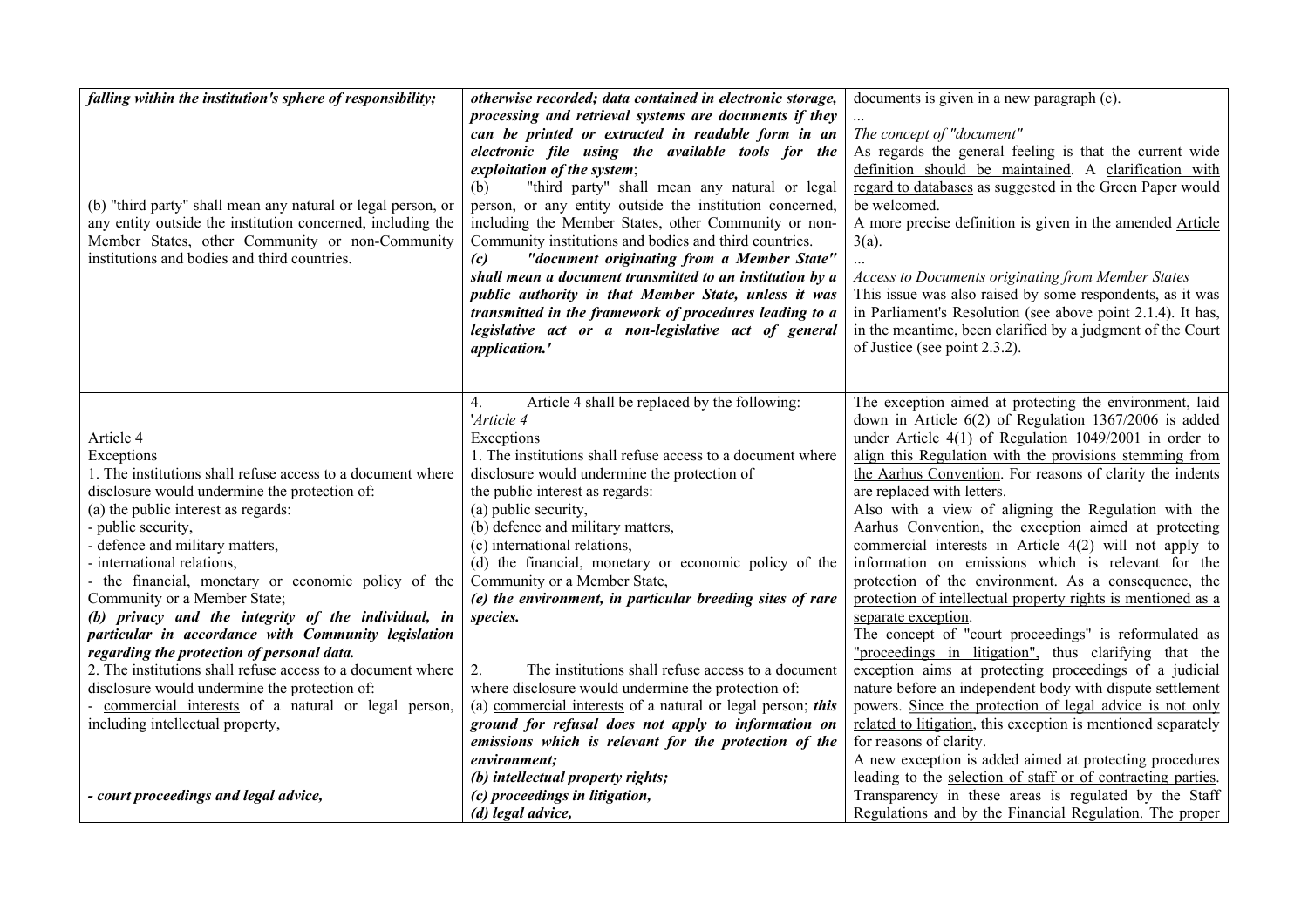| - the purpose of inspections, investigations and audits,      | (e) the purpose of inspections, investigations and audits,           | functioning of selection boards and evaluation committees                                                                    |
|---------------------------------------------------------------|----------------------------------------------------------------------|------------------------------------------------------------------------------------------------------------------------------|
|                                                               | (f) the objectivity and impartiality of selection                    | should be safeguarded.                                                                                                       |
|                                                               | procedures,                                                          | Article $4(3)$ is reworded for reasons of clarity but is not                                                                 |
| unless there is an overriding public interest in disclosure.  | unless there is an overriding public interest in disclosure.         | altered on substance.                                                                                                        |
| 3. Access to a document, drawn up by an institution for       | 3. Access to the following documents shall be refused, if            | Articles $4(4)$ and $4(5)$ are moved to Article 5, since they                                                                |
| internal use or received by an institution, which relates to  | their disclosure would seriously undermine the decision-             | contain procedural rules rather than exceptions.                                                                             |
| a matter where the decision has not been taken by the         | making process of the institutions:                                  | Article $4(1)$ (b) regarding access to personal data is moved                                                                |
| institution, shall be refused if disclosure of the document   | (a) documents relating to a matter where the decision has            | to a new Article $4(4)$ and reformulated in order to clarify                                                                 |
| would seriously undermine the institution's decision-         | not been taken;                                                      | the relationship between Regulations 1049/2001 and                                                                           |
| making process, unless there is an overriding public          | (b) documents containing opinions for internal use as part           | 45/2001 (protection of personal data).                                                                                       |
| interest in disclosure.                                       | of deliberations and preliminary consultations within the            |                                                                                                                              |
| Access to a document containing opinions for internal use     | institution concerned, even after the decision has been              | Aligning Regulation 1049/2001 with the Århus                                                                                 |
| as part of deliberations and preliminary consultations        | taken.                                                               | Convention:                                                                                                                  |
| within the institution concerned shall be refused even after  | unless there is an overriding public interest in disclosure.         |                                                                                                                              |
| the decision has been taken if disclosure of the document     | $\boldsymbol{4}$ .<br>Personal data shall be disclosed in accordance | The proposal to align the Regulation with the provisions                                                                     |
| would seriously undermine the institution's decision-         | with the conditions regarding lawful processing of such              | on access to environmental information (Regulation<br>1367/2006 implementing the Århus Convention) has                       |
| making process, unless there is an overriding public          | data laid down in EU legislation on the protection of                | widely been supported. Reservations were voiced mainly                                                                       |
| interest in disclosure.                                       | individuals with regard to the processing of personal                | by environmental NGOs and by the chemical and                                                                                |
| 4. As regards third-party documents, the institution shall    | data. Disclosure of names, titles and functions of public            | biotechnological sectors.                                                                                                    |
| consult the third party with a view to assessing whether      | office holders, civil servants and interest representatives          |                                                                                                                              |
| an exception in paragraph $1$ or $2$ is applicable, unless it | in relation with their professional activities is deemed to          | The alignment is reflected in the amended Articles $4(2)$                                                                    |
| is clear that the document shall or shall not be disclosed.   | be lawful under the data protection legislation unless,              | and $5(2)$ .                                                                                                                 |
|                                                               | given the particular circumstances, disclosure would                 |                                                                                                                              |
| 5. A Member State may request the institution not to          | adversely affect the persons concerned.                              |                                                                                                                              |
| disclose a document originating from that Member State        | If only parts of the requested document are<br>5.                    |                                                                                                                              |
| without its prior agreement.                                  | covered by any of the exceptions, the remaining parts of             |                                                                                                                              |
|                                                               | the document shall be released.                                      | The protection of personal data:                                                                                             |
| 6. If only parts of the requested document are covered by     | The exceptions as laid down in paragraphs 1 to 3<br>6.               |                                                                                                                              |
| any of the exceptions, the remaining parts of the document    | shall only apply for the period during which protection is           | The current practice, blanking out names and other<br>personal data in documents to be disclosed, has been                   |
| shall be released.                                            | justified on the basis of the content of the document. The           |                                                                                                                              |
|                                                               | exceptions may apply for a maximum period of 30 years.               | perceived as too restrictive, in particular where persons act<br>in a public capacity. The Court of First Instance has ruled |
| 7. The exceptions as laid down in paragraphs 1 to 3 shall     | In the case of documents covered by the exceptions                   | on this issue (see below point 2.3.1).                                                                                       |
| only apply for the period during which protection is          | relating to privacy or commercial interests and in the case          |                                                                                                                              |
| justified on the basis of the content of the document. The    | of sensitive documents, the exceptions may, if necessary,            | The relevant provision has been redrafted accordingly in                                                                     |
| exceptions may apply for a maximum period of 30 years.        | continue to apply after this period.'                                | the new Article $4(4)$ .                                                                                                     |
| In the case of documents covered by the exceptions            |                                                                      |                                                                                                                              |
| relating to privacy or commercial interests and in the case   |                                                                      |                                                                                                                              |
| of sensitive documents, the exceptions may, if necessary,     |                                                                      | $\ddotsc$                                                                                                                    |
| continue to apply after this period.                          |                                                                      |                                                                                                                              |
|                                                               |                                                                      | The protection of commercial interests:                                                                                      |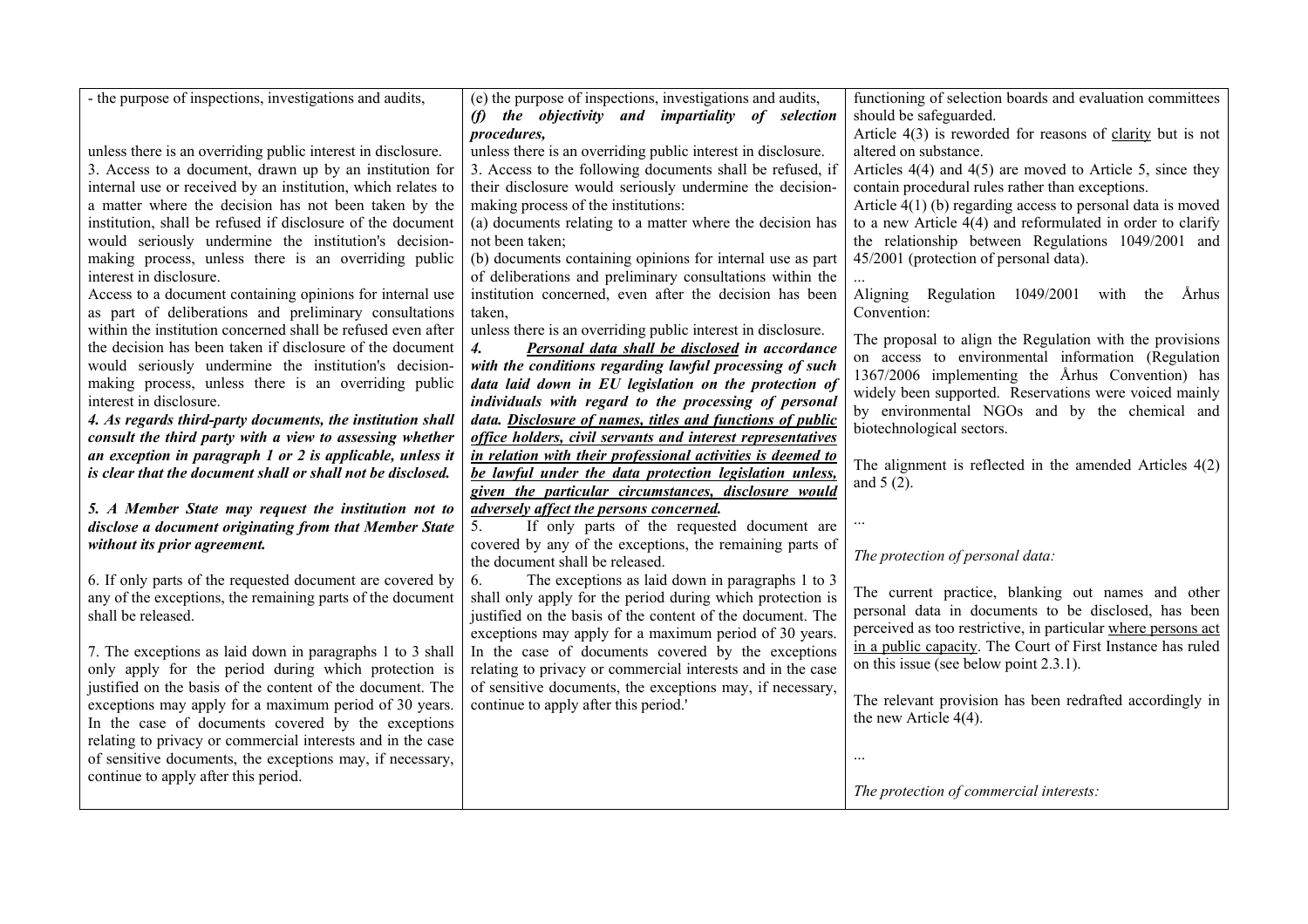|  | The general feeling is that the current rules strike the right<br>balance. Journalists, NGOs and a majority of citizens<br>claim that more weight should be given to the interest in<br>disclosure.                                                                                                          |
|--|--------------------------------------------------------------------------------------------------------------------------------------------------------------------------------------------------------------------------------------------------------------------------------------------------------------|
|  | Therefore, the Commission does not propose to amend<br>this provision.                                                                                                                                                                                                                                       |
|  | $\ddotsc$                                                                                                                                                                                                                                                                                                    |
|  | Access to personal data                                                                                                                                                                                                                                                                                      |
|  | In its judgment of 8 November 2007 in the Bavarian Lager<br>case <sup>16</sup> , the Court of First Instance interpreted the exception<br>regarding the protection of personal data and considered<br>the relationship between Regulation 1049/2001 and the<br>Regulation on data protection <sup>17</sup> . |
|  | The relation between the Regulations on public access and<br>on the protection of personal data is being clarified in the<br>new Article 4(4).                                                                                                                                                               |
|  |                                                                                                                                                                                                                                                                                                              |
|  | Access to documents originating from a Member State                                                                                                                                                                                                                                                          |
|  | On 18 December 2007, the Court of Justice annulled the<br>judgment of the Court of First Instance of 30 November<br>2004 in a case concerning the right of Member States to<br>oppose disclosure by the institutions of documents<br>originating from them $^{18}$ .                                         |
|  | The existing provision in Article $4(5)$ is replaced by the<br>new Article $5(2)$ .                                                                                                                                                                                                                          |

<sup>16</sup> Case 194/04, *The Bavarian Lager Company Ltd v Commission*, not yet reported

Regulation (EC) No 45/2001 of the European Parliament and of the Council of 18 December 2000 on the protection of individuals with regard to the processing of personal data by the Community institutions and bodies and on the free movement of such data, OJ L 8 of 12.1.2001, p. 1

<sup>&</sup>lt;sup>18</sup> Case C-64/05 P, *Sweden and others v Commission*, not yet reported, appeal against the judgment of the CFI in case T-168/02, International Fund for Animal Welfare v Commission, [2004] ECR, p. II-4135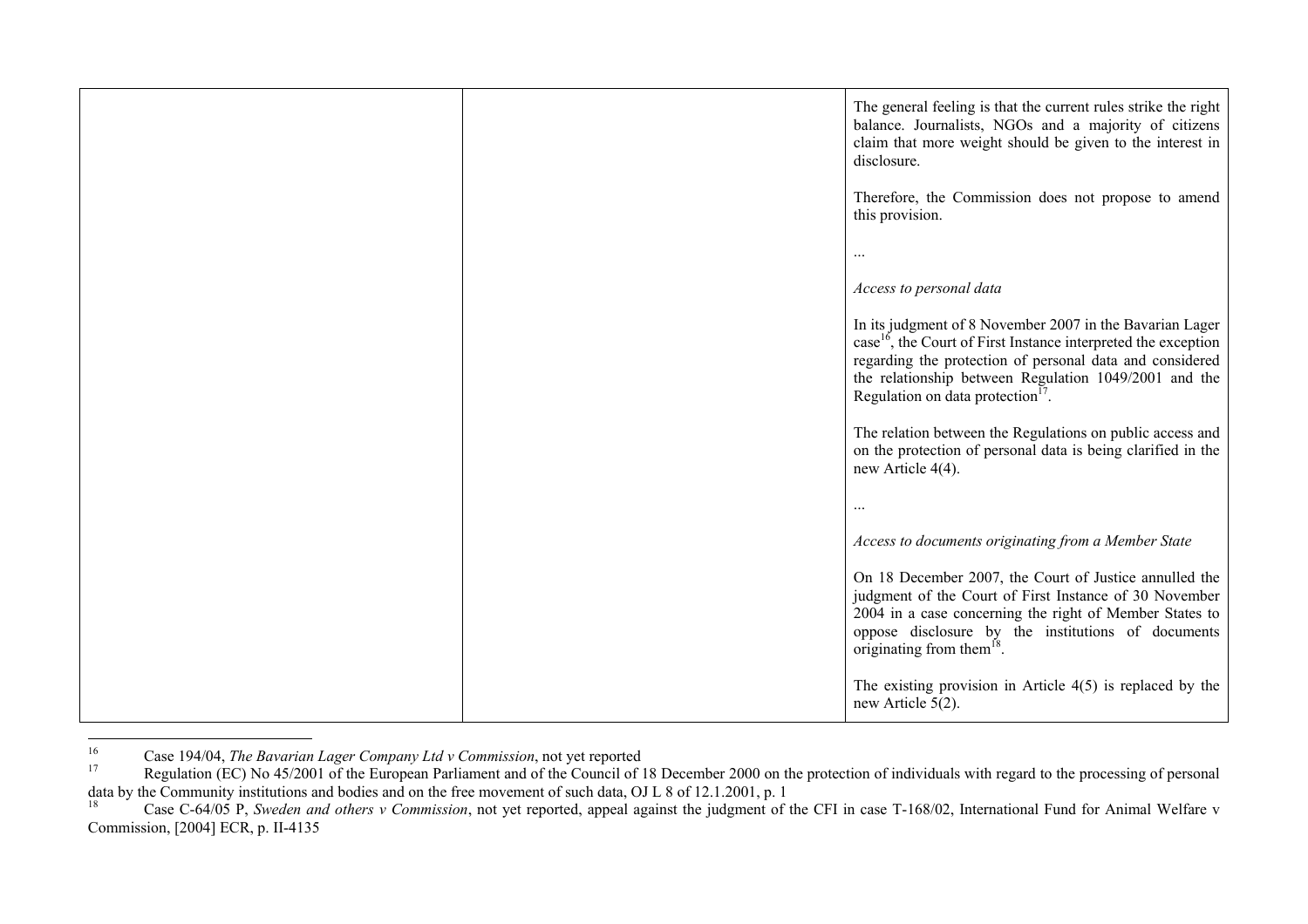| Article 5<br><b>Documents in the Member States</b><br>Where a Member State receives a request for a document<br>in its possession, originating from an institution, unless it<br>is clear that the document shall or shall not be disclosed,<br>the Member State shall consult with the institution<br>concerned in order to take a decision that does not<br>jeopardise the attainment of the objectives of this<br>Regulation.<br>The Member State may instead refer the request to the<br>institution. | Article 5 shall be replaced by the following:<br>5.<br>'Article 5<br><b>Consultations</b><br>1.<br>As regards third-party<br><i>documents,</i><br>the<br>institution shall consult the third party with a view to<br>assessing whether an exception in Article 4 is applicable,<br>unless it is clear that the document shall or shall not be<br>disclosed.<br>2.<br>Where an application concerns a document<br>originating from a Member State, as defined in Article<br>3(3), the <i>authorities of that Member State will be</i><br>consulted, unless the document is already lawfully in the<br>public domain. The institution holding the document will<br>disclose it unless the Member State gives reasons for<br>withholding it, based on exceptions laid down in Article<br>4 of this Regulation or on specific provisions in its own<br>legislation preventing disclosure of the document<br>concerned.<br>3. Where a Member State receives a request for a<br>document in its possession, originating from an institution,<br>unless it is clear that the document shall or shall not be<br>disclosed, the Member State shall consult with the<br>institution concerned in order to take a decision that does<br>not jeopardise the attainment of the objectives of this<br>Regulation.<br>The Member State may instead refer the request to the<br>institution.' | COM:<br>The new Article $5(2)$ lays down the procedure to be<br>followed where access is requested to documents<br>originating from a Member State. The Member State must<br>be consulted; if it gives reasons for not disclosing the<br>requested documents, based on Regulation 1049/2001 or<br>on relevant similar and specific rules in its national<br>legislation, the institution will deny access to these<br>documents. This new provision takes into account the<br>judgment of the Court of Justice in the appeal case C-<br>$64/05$ P (see section 1.5.2 above).<br><b>Access to Member State documents</b><br>Parliament asked to limit and to better define the ability of<br>Member States to oppose disclosure of their documents.<br>The Court of Justice has handed down a judgment on this<br>issue (see below point 2.3.2), which is being addressed in<br>the new Article $5(2)$ .<br>1049/2001<br>Aligning Regulation<br>Århus<br>with<br>the<br>Convention:<br>The proposal to align the Regulation with the provisions<br>on access to environmental information (Regulation<br>1367/2006 implementing the Århus Convention) has<br>widely been supported. Reservations were voiced mainly<br>by environmental NGOs and by the chemical and<br>biotechnological sectors.<br>The alignment is reflected in the amended Articles $4(2)$<br>and $5(2)$ . |
|-----------------------------------------------------------------------------------------------------------------------------------------------------------------------------------------------------------------------------------------------------------------------------------------------------------------------------------------------------------------------------------------------------------------------------------------------------------------------------------------------------------|-------------------------------------------------------------------------------------------------------------------------------------------------------------------------------------------------------------------------------------------------------------------------------------------------------------------------------------------------------------------------------------------------------------------------------------------------------------------------------------------------------------------------------------------------------------------------------------------------------------------------------------------------------------------------------------------------------------------------------------------------------------------------------------------------------------------------------------------------------------------------------------------------------------------------------------------------------------------------------------------------------------------------------------------------------------------------------------------------------------------------------------------------------------------------------------------------------------------------------------------------------------------------------------------------------------------------------------------------------------------------------|-------------------------------------------------------------------------------------------------------------------------------------------------------------------------------------------------------------------------------------------------------------------------------------------------------------------------------------------------------------------------------------------------------------------------------------------------------------------------------------------------------------------------------------------------------------------------------------------------------------------------------------------------------------------------------------------------------------------------------------------------------------------------------------------------------------------------------------------------------------------------------------------------------------------------------------------------------------------------------------------------------------------------------------------------------------------------------------------------------------------------------------------------------------------------------------------------------------------------------------------------------------------------------------------------------------------------------------------------------------------------------|
| Article 6<br>Applications<br>1. Applications for access to a document shall be made in<br>any written form, including electronic form, in one of the<br>languages referred to in Article 314 of the EC Treaty and                                                                                                                                                                                                                                                                                         | Article $6(2)$ shall be replaced by the following:<br>6.<br>'Article 6<br>Applications<br>(same text)                                                                                                                                                                                                                                                                                                                                                                                                                                                                                                                                                                                                                                                                                                                                                                                                                                                                                                                                                                                                                                                                                                                                                                                                                                                                         | Article $6(2)$ is amended in order to take into account cases<br>where the requested documents cannot be easily<br>identified.<br>A provision is added to Article 7 and 8, specifying that the<br>time limit for a reply starts to run when the institutions has<br>received the clarifications requested under Article 6(2).                                                                                                                                                                                                                                                                                                                                                                                                                                                                                                                                                                                                                                                                                                                                                                                                                                                                                                                                                                                                                                                 |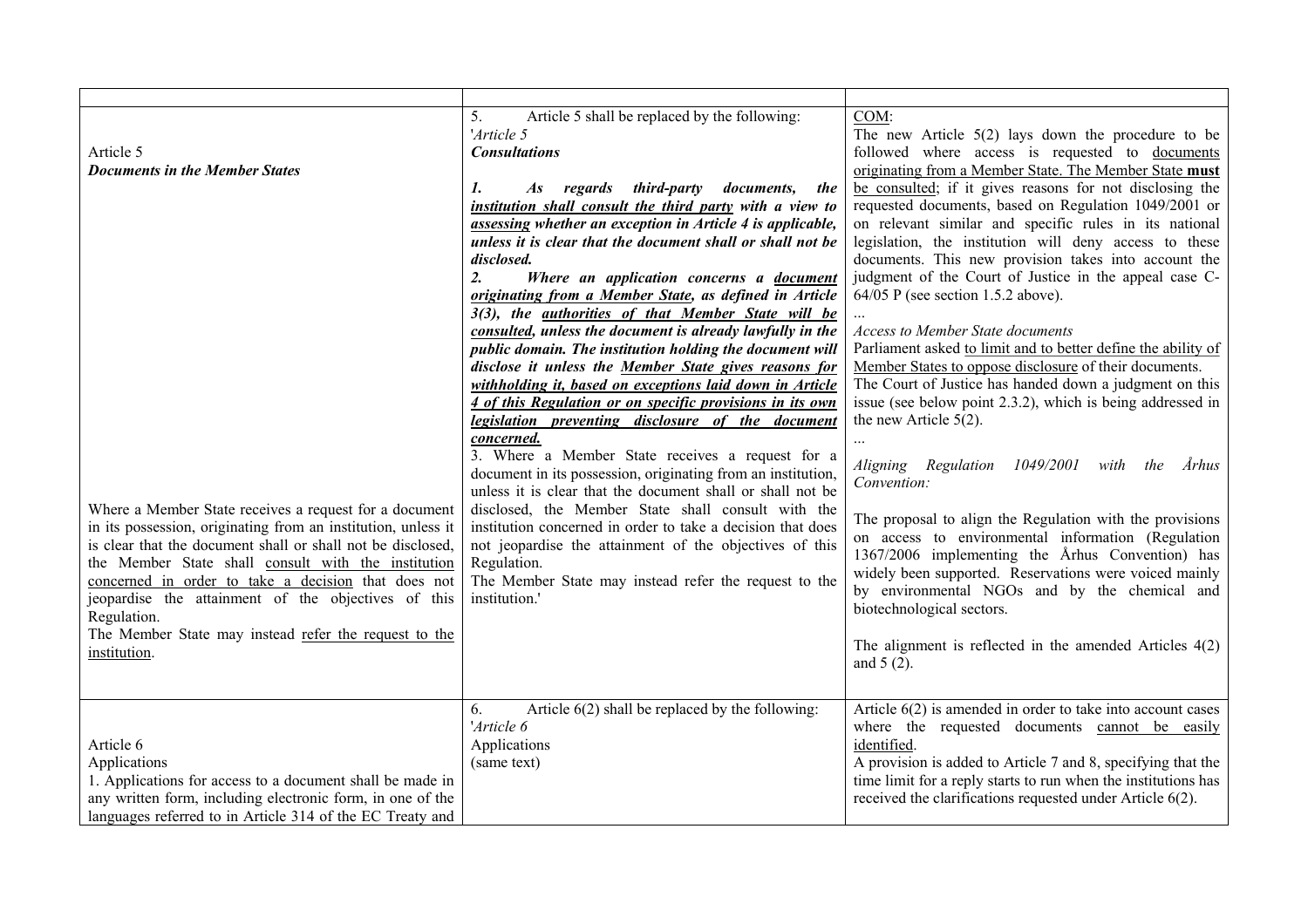| in a sufficiently precise manner to enable the institution to<br>identify the document. The applicant is not obliged to state<br>reasons for the application.<br>2. If an application is not sufficiently precise, the<br>institution shall ask the applicant to clarify the application<br>and shall assist the applicant in doing so, for example, by<br>providing information on the use of the public registers of<br>documents.<br>3. In the event of an application relating to a very long<br>document or to a very large number of documents, the<br>institution concerned may confer with the applicant<br>informally, with a view to finding a fair solution.<br>4. The institutions shall provide information and<br>assistance to citizens on how and where applications for<br>access to documents can be made.                                                                                                                                                                                                                                                                                                                                                                          | 2. If an application is not sufficiently precise or if the<br>requested documents cannot be easily identified, the<br>institution shall ask the applicant to clarify the application<br>and shall assist the applicant in doing so, for example, by<br>providing information on the use of the public registers of<br>documents.'<br>(rest unchanged)                                                                                                                                                                                                                                                                                                                                                                                                                                                                                                                                                                                                                                                                                                                                                                                                                       | The handling of excessive requests:<br>A slight majority of Member States and the private sector<br>support specific measures derogating from the normal<br>rules when dealing with excessive requests. Member<br>States insist that such measures should be based on<br>objective criteria. The Ombudsman, an important minority<br>of Member States and NGOs are opposed to specific rules<br>on excessive requests.<br>The Commission does not propose a provision for<br>rejecting requests that may be qualified as excessive.<br>Instead, it is proposed to extend the ability to request<br>clarifications under Article $6(2)$ to cases where the<br>requested documents cannot be easily identified. |
|-------------------------------------------------------------------------------------------------------------------------------------------------------------------------------------------------------------------------------------------------------------------------------------------------------------------------------------------------------------------------------------------------------------------------------------------------------------------------------------------------------------------------------------------------------------------------------------------------------------------------------------------------------------------------------------------------------------------------------------------------------------------------------------------------------------------------------------------------------------------------------------------------------------------------------------------------------------------------------------------------------------------------------------------------------------------------------------------------------------------------------------------------------------------------------------------------------|-----------------------------------------------------------------------------------------------------------------------------------------------------------------------------------------------------------------------------------------------------------------------------------------------------------------------------------------------------------------------------------------------------------------------------------------------------------------------------------------------------------------------------------------------------------------------------------------------------------------------------------------------------------------------------------------------------------------------------------------------------------------------------------------------------------------------------------------------------------------------------------------------------------------------------------------------------------------------------------------------------------------------------------------------------------------------------------------------------------------------------------------------------------------------------|---------------------------------------------------------------------------------------------------------------------------------------------------------------------------------------------------------------------------------------------------------------------------------------------------------------------------------------------------------------------------------------------------------------------------------------------------------------------------------------------------------------------------------------------------------------------------------------------------------------------------------------------------------------------------------------------------------------|
| Article 7<br>Processing of initial applications<br>1. An application for access to a document shall be<br>handled promptly. An acknowledgement of receipt shall<br>be sent to the applicant. Within 15 working days from<br>registration of the application, the institution shall either<br>grant access to the document requested and provide access<br>in accordance with Article 10 within that period or, in a<br>written reply, state the reasons for the total or partial<br>refusal and inform the applicant of his or her right to make<br>a confirmatory application in accordance with paragraph 2<br>of this Article.<br>2. In the event of a total or partial refusal, the applicant<br>may, within 15 working days of receiving the institution's<br>reply, make a confirmatory application asking the<br>institution to reconsider its position.<br>3. In exceptional cases, for example in the event of an<br>application relating to a very long document or to a very<br>large number of documents, the time-limit provided for in<br>paragraph 1 may be extended by 15 working days,<br>provided that the applicant is notified in advance and that<br>detailed reasons are given. | Article 7 shall be replaced by the following:<br>7.<br>'Article 7<br>Processing of initial applications<br>An application for access to a document shall be<br>handled promptly. An acknowledgement of receipt shall<br>be sent to the applicant. Within 15 working days from<br>registration of the application, the institution shall either<br>grant access to the document requested and provide access<br>in accordance with Article 10 within that period or, in a<br>written reply, state the reasons for the total or partial<br>refusal and inform the applicant of his or her right to make<br>a confirmatory application in accordance with paragraph 4<br>of this Article.<br>In case Article $6(2)$ applies, the time limit starts<br>2.<br>to run when the institution has received the requested<br>clarifications.<br>In exceptional cases, for example in the event of<br>3.<br>an application relating to a very long document or to a<br>very large number of documents, the time-limit provided<br>for in paragraph 1 may be extended by 15 working days,<br>provided that the applicant is notified in advance and that<br>detailed reasons are given. |                                                                                                                                                                                                                                                                                                                                                                                                                                                                                                                                                                                                                                                                                                               |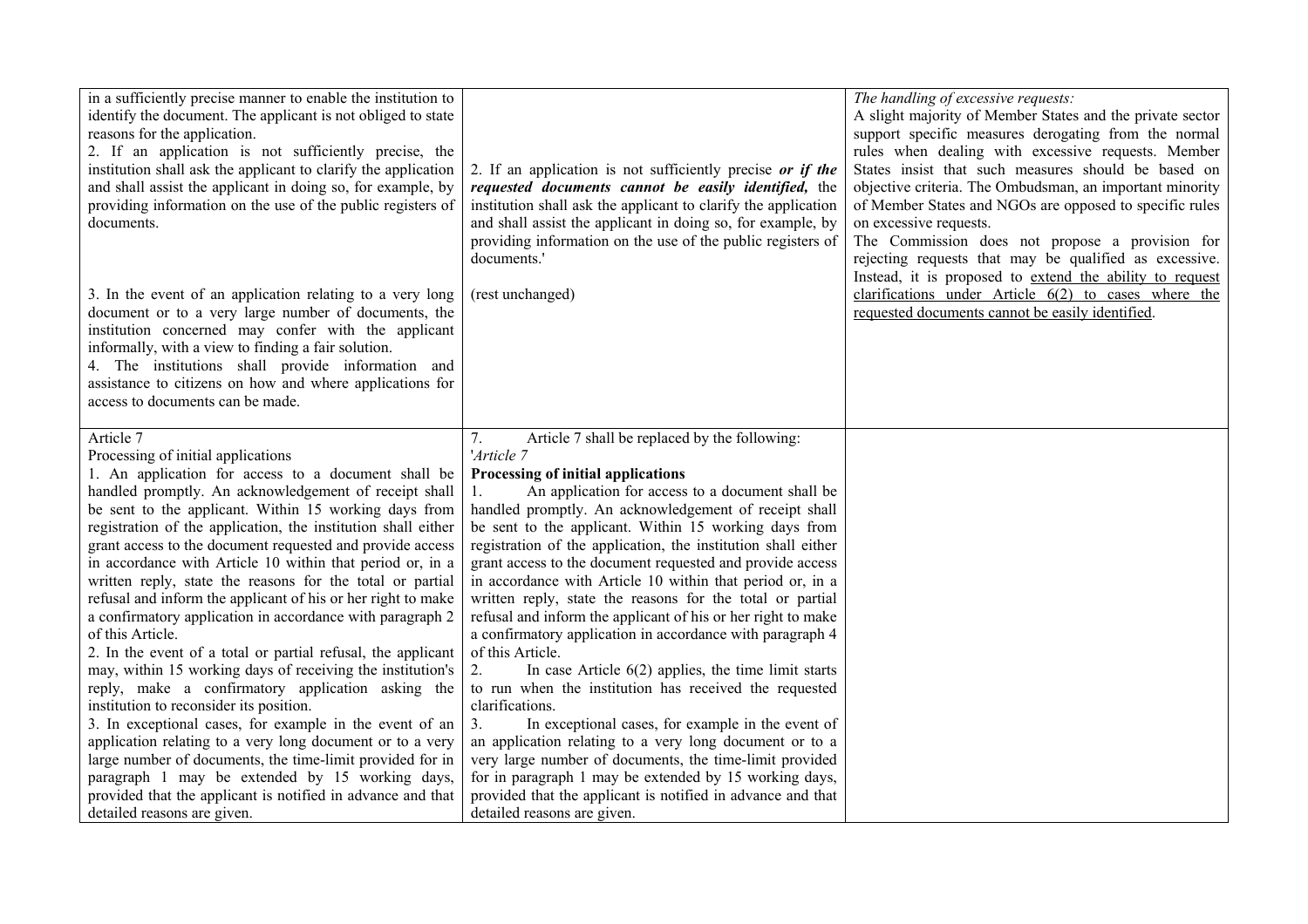| 4. Failure by the institution to reply within the prescribed<br>time-limit shall entitle the applicant to make a<br>confirmatory application.                                                                                                                                                                                                                                                                                                                                                                                                                                                                                                                                                                                                                                                                                                                                                                                                                                                                                                                                                                                                                                                                                                                                                                                                                                                                        | In the event of a total or partial refusal, the<br>4.<br>applicant may, within 15 working days of receiving the<br>institution's reply, make a confirmatory application asking<br>the institution to reconsider its position.<br>Failure by the institution to reply within the<br>5.<br>prescribed time-limit shall entitle the applicant to make a<br>confirmatory application.                                                                                                                                                                                                                                                                                                                                                                                                                                                                                                                                                                                                                                                                                                                                                                                                                                                                                                                                                                                                                                                                                                                                                                                                                                                                                                                                                                                                  |                                                                                                                                                                                                                                                                                                                                                                                                                                                                                           |
|----------------------------------------------------------------------------------------------------------------------------------------------------------------------------------------------------------------------------------------------------------------------------------------------------------------------------------------------------------------------------------------------------------------------------------------------------------------------------------------------------------------------------------------------------------------------------------------------------------------------------------------------------------------------------------------------------------------------------------------------------------------------------------------------------------------------------------------------------------------------------------------------------------------------------------------------------------------------------------------------------------------------------------------------------------------------------------------------------------------------------------------------------------------------------------------------------------------------------------------------------------------------------------------------------------------------------------------------------------------------------------------------------------------------|------------------------------------------------------------------------------------------------------------------------------------------------------------------------------------------------------------------------------------------------------------------------------------------------------------------------------------------------------------------------------------------------------------------------------------------------------------------------------------------------------------------------------------------------------------------------------------------------------------------------------------------------------------------------------------------------------------------------------------------------------------------------------------------------------------------------------------------------------------------------------------------------------------------------------------------------------------------------------------------------------------------------------------------------------------------------------------------------------------------------------------------------------------------------------------------------------------------------------------------------------------------------------------------------------------------------------------------------------------------------------------------------------------------------------------------------------------------------------------------------------------------------------------------------------------------------------------------------------------------------------------------------------------------------------------------------------------------------------------------------------------------------------------|-------------------------------------------------------------------------------------------------------------------------------------------------------------------------------------------------------------------------------------------------------------------------------------------------------------------------------------------------------------------------------------------------------------------------------------------------------------------------------------------|
| Article 8<br>Processing of confirmatory applications<br>1. A confirmatory application shall be handled promptly.<br>Within 15 working days from registration of such an<br>application, the institution shall either grant access to the<br>document requested and provide access in accordance<br>with Article 10 within that period or, in a written reply,<br>state the reasons for the total or partial refusal. In the event<br>of a total or partial refusal, the institution shall inform the<br>applicant of the remedies open to him or her, namely<br>instituting court proceedings against the institution and/or<br>making a complaint to the Ombudsman, under the<br>conditions laid down in Articles 230 and 195 of the EC<br>Treaty, respectively.<br>2. In exceptional cases, for example in the event of an<br>application relating to a very long document or to a very<br>large number of documents, the time limit provided for in<br>paragraph 1 may be extended by 15 working days,<br>provided that the applicant is notified in advance and that<br>detailed reasons are given.<br>3. Failure by the institution to reply within the prescribed<br>time limit shall be considered as a negative reply and<br>entitle the applicant to institute court proceedings against<br>the institution and/or make a complaint to the<br>Ombudsman, under the relevant provisions of the EC<br>Treaty. | Article 8 shall be replaced by the following:<br>8.<br>'Article 8<br>Processing of confirmatory applications<br>A confirmatory application shall be handled<br>promptly. Within 30 working days from registration of<br>such an application, the institution shall either grant access<br>to the document requested and provide access in<br>accordance with Article 10 within that period or, in a<br>written reply, state the reasons for the total or partial<br>refusal. In the event of a total or partial refusal, the<br>institution shall inform the applicant of the remedies open<br>to him or her.<br>In case Article $6(2)$ applies, the time limit starts<br>2.<br>to run when the institution has received the requested<br>clarifications.<br>3 <sub>1</sub><br>In exceptional cases, for example in the event of<br>an application relating to a very long document or to a<br>very large number of documents, the time limit provided<br>for in paragraph 1 may be extended by 15 working days,<br>provided that the applicant is notified in advance and that<br>detailed reasons are given.<br>In the event of a total or partial refusal, the<br>4.<br>applicant may bring proceedings before the Court of First<br>Instance against the institution and/or make a complaint to<br>the European Ombudsman, under the conditions laid down<br>in Articles 230 and 195 of the Treaty establishing the<br>European Community, respectively,<br>Failure by the institution to reply within the<br>$5_{-}$<br>prescribed time limit shall be considered as a negative<br>reply and entitle the applicant to institute court<br>proceedings against the institution and/or make a<br>complaint to the Ombudsman, under the relevant<br>provisions of the EC Treaty.' | In Article 8, the time limit for handling a confirmatory<br>application is extended to 30 working days, with a<br>possibility for a further extension with 15 working days.<br>Experience has shown that it is almost impossible to<br>handle a confirmatory application within 15 working days.<br>The handling of a confirmatory application requires more<br>time since such an application leads to a formal decision<br>of the institution, for which strict procedural rules apply. |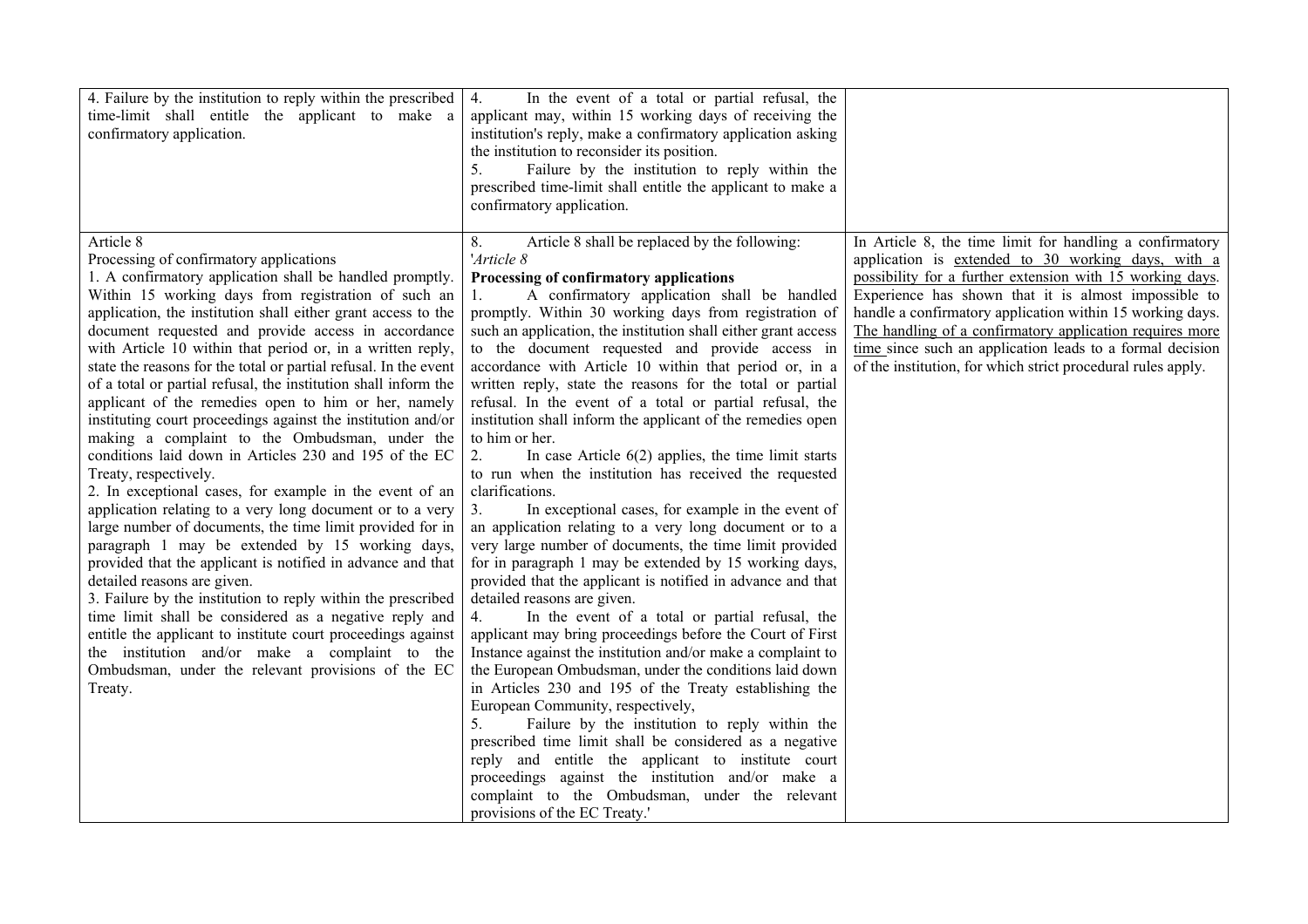| Article 9                                                                                                        |                                                      | COM:                                                       |
|------------------------------------------------------------------------------------------------------------------|------------------------------------------------------|------------------------------------------------------------|
| Treatment of sensitive documents                                                                                 |                                                      | Rules on confidentiality                                   |
| 1. Sensitive documents are documents originating from                                                            |                                                      | Parliament recommended to define rules for classification  |
| the institutions or the agencies established by them, from                                                       |                                                      | of documents in the Regulation and to ensure               |
| Member States, third countries or International                                                                  |                                                      | parliamentary control over the application of such rules   |
| Organisations, classified as "TRÈS SECRET/TOP                                                                    |                                                      | and its access to such documents.                          |
| SECRET", "SECRET" or "CONFIDENTIEL" in                                                                           |                                                      | Classification of documents does not per se exclude them   |
| accordance with the rules of the institution concerned,                                                          |                                                      | from the public right of access. Therefore, the            |
| which protect essential interests of the European Union or                                                       |                                                      | Commission considers that specific rules on classification |
| of one or more of its Member States in the areas covered                                                         |                                                      | and on the handling of classified material should not be   |
| by Article $4(1)(a)$ , notably public security, defence and                                                      |                                                      | laid down in a Regulation on public access.                |
| military matters.                                                                                                |                                                      |                                                            |
| 2. Applications for access to sensitive documents under<br>the procedures laid down in Articles 7 and 8 shall be |                                                      |                                                            |
| handled only by those persons who have a right to                                                                |                                                      |                                                            |
| acquaint themselves with those documents. These persons                                                          |                                                      |                                                            |
| shall also, without prejudice to Article 11(2), assess which                                                     |                                                      |                                                            |
| references to sensitive documents could be made in the                                                           |                                                      |                                                            |
| public register.                                                                                                 |                                                      |                                                            |
| 3. Sensitive documents shall be recorded in the register or                                                      |                                                      |                                                            |
| released only with the consent of the originator.                                                                |                                                      |                                                            |
| 4. An institution which decides to refuse access to a                                                            |                                                      |                                                            |
| sensitive document shall give the reasons for its decision                                                       |                                                      |                                                            |
| in a manner which does not harm the interests protected in                                                       |                                                      |                                                            |
| Article 4.                                                                                                       |                                                      |                                                            |
| 5. Member States shall take appropriate measures to                                                              |                                                      |                                                            |
| ensure that when handling applications for sensitive                                                             |                                                      |                                                            |
| documents the principles in this Article and Article 4 are                                                       |                                                      |                                                            |
| respected.                                                                                                       |                                                      |                                                            |
| 6. The rules of the institutions concerning sensitive                                                            |                                                      |                                                            |
| documents shall be made public.                                                                                  |                                                      |                                                            |
| 7. The Commission and the Council shall inform the                                                               |                                                      |                                                            |
| European Parliament regarding sensitive documents in                                                             |                                                      |                                                            |
| accordance with arrangements agreed between the                                                                  |                                                      |                                                            |
| institutions.                                                                                                    |                                                      |                                                            |
|                                                                                                                  |                                                      |                                                            |
|                                                                                                                  | Article 10 shall be replaced by the following:<br>9. | A new paragraph is added to Article 10, clarifying that,   |
|                                                                                                                  | 'Article 10                                          | where specific modalities for access are laid down in EU   |
| Article 10                                                                                                       | <b>Access following an application</b>               | or national law, these must be respected. This is          |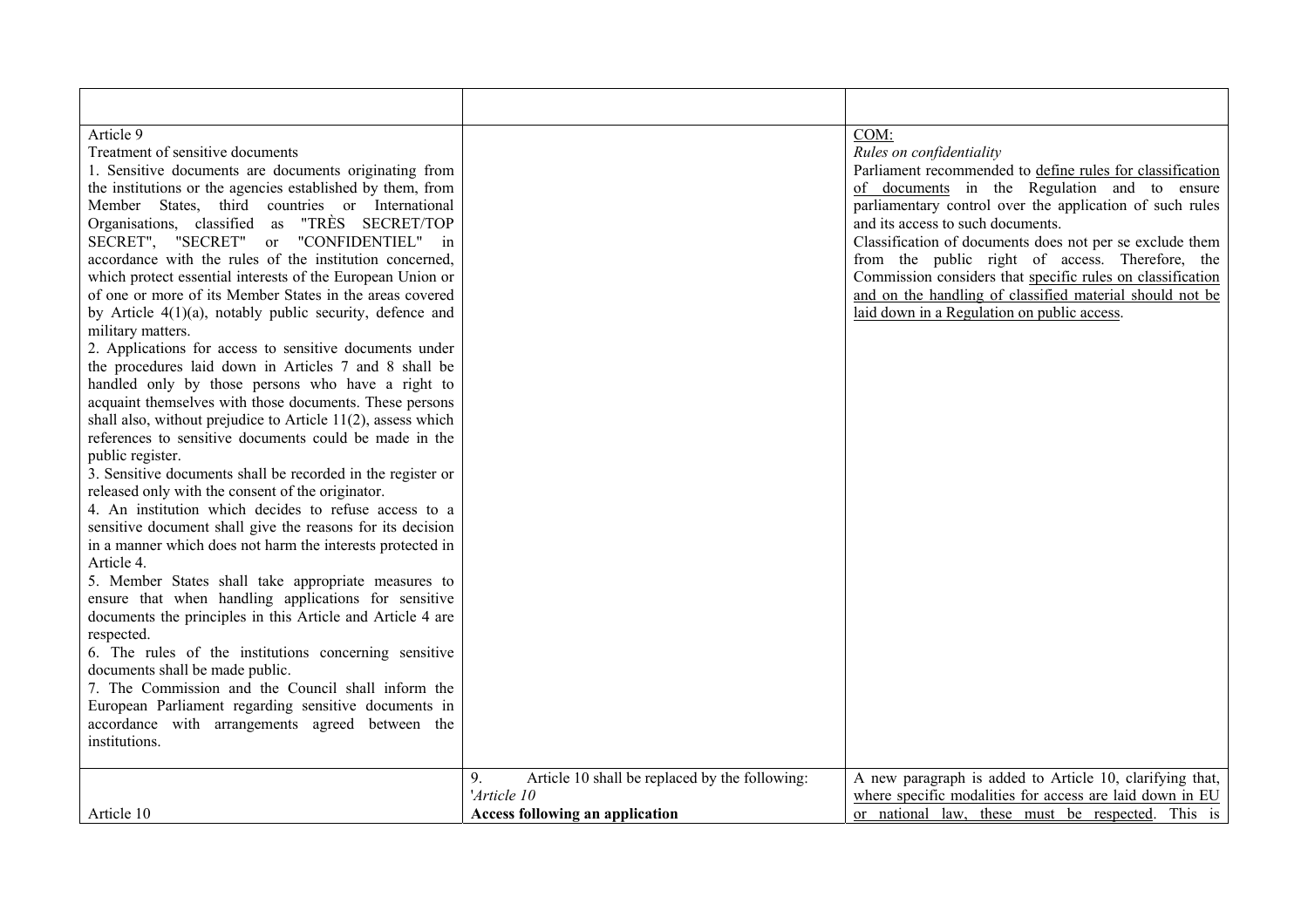| Access following an application                               | 1. The applicant shall have access to documents either by     | particularly the case where access is submitted to the     |
|---------------------------------------------------------------|---------------------------------------------------------------|------------------------------------------------------------|
| 1. The applicant shall have access to documents either by     | consulting them on the spot or by receiving a copy,           | payment of a fee, which is a source of income for the body |
| consulting them on the spot or by receiving a copy,           | including, where available, an electronic copy, according     | that produced the documents or if documents can only be    |
| including, where available, an electronic copy, according     | to the applicant's preference                                 | consulted in a "reading room" in order to safeguard        |
| to the applicant's preference. The cost of producing and      |                                                               | intellectual property rights.                              |
| sending copies may be charged to the applicant. This          |                                                               |                                                            |
| charge shall not exceed the real cost of producing and        |                                                               |                                                            |
| sending the copies. Consultation on the spot, copies of       |                                                               |                                                            |
| less than 20 A4 pages and direct access in electronic         |                                                               |                                                            |
| form or through the register shall be free of charge.         |                                                               |                                                            |
| (moved)                                                       |                                                               |                                                            |
| 2. If a document has already been released by the             | 2. If a document is <i>publicly available</i> and is easily   |                                                            |
| <i>institution concerned</i> and is easily accessible to the  | accessible to the applicant, the institution may fulfill its  |                                                            |
| applicant, the institution may fulfil its obligation of       | obligation of granting access to documents by informing       |                                                            |
| granting access to documents by informing the applicant       | the applicant how to obtain the requested document.           |                                                            |
| how to obtain the requested document.                         |                                                               |                                                            |
| 3. Documents shall be supplied in an existing version and     | 3. Documents shall be supplied in an existing version and     |                                                            |
| format (including electronically or in an alternative format  | format (including electronically or in an alternative format  |                                                            |
| such as Braille, large print or tape) with full regard to the | such as Braille, large print or tape) with full regard to the |                                                            |
| applicant's preference.                                       | applicant's preference.                                       |                                                            |
|                                                               |                                                               |                                                            |
|                                                               | (moved) 4. The cost of producing and sending copies           |                                                            |
|                                                               | may be charged to the applicant. This charge shall not        |                                                            |
|                                                               | exceed the real cost of producing and sending the copies.     |                                                            |
|                                                               | Consultation on the spot, copies of less than 20 A4 pages     |                                                            |
|                                                               | and direct access in electronic form or through the           |                                                            |
|                                                               | register shall be free of charge.                             |                                                            |
|                                                               |                                                               |                                                            |
|                                                               | 5. Documents will be made accessible in accordance with       |                                                            |
|                                                               | specific modalities laid down in EU or national law, such     |                                                            |
|                                                               | as the payment of a fee or a consultation without the         |                                                            |
|                                                               | right to take copies.'                                        |                                                            |
| Article 11                                                    |                                                               | COM:                                                       |
| Registers                                                     |                                                               | Registers and rules for archiving                          |
| 1. To make citizens' rights under this Regulation effective,  |                                                               | Parliament recommends setting up a single access point to  |
| each institution shall provide public access to a register of |                                                               | preparatory legislation, a common interface to the         |
| documents. Access to the register should be provided in       |                                                               | institutions' registers and common rules archiving         |
| electronic form. References to documents shall be             |                                                               | documents.                                                 |
| recorded in the register without delay.                       |                                                               | The Commission fully agrees with this recommendation.      |
| 2. For each document the register shall contain a reference   |                                                               | However, it can be implemented without amending the        |
| number (including, where applicable, the interinstitutional   |                                                               | Regulation.                                                |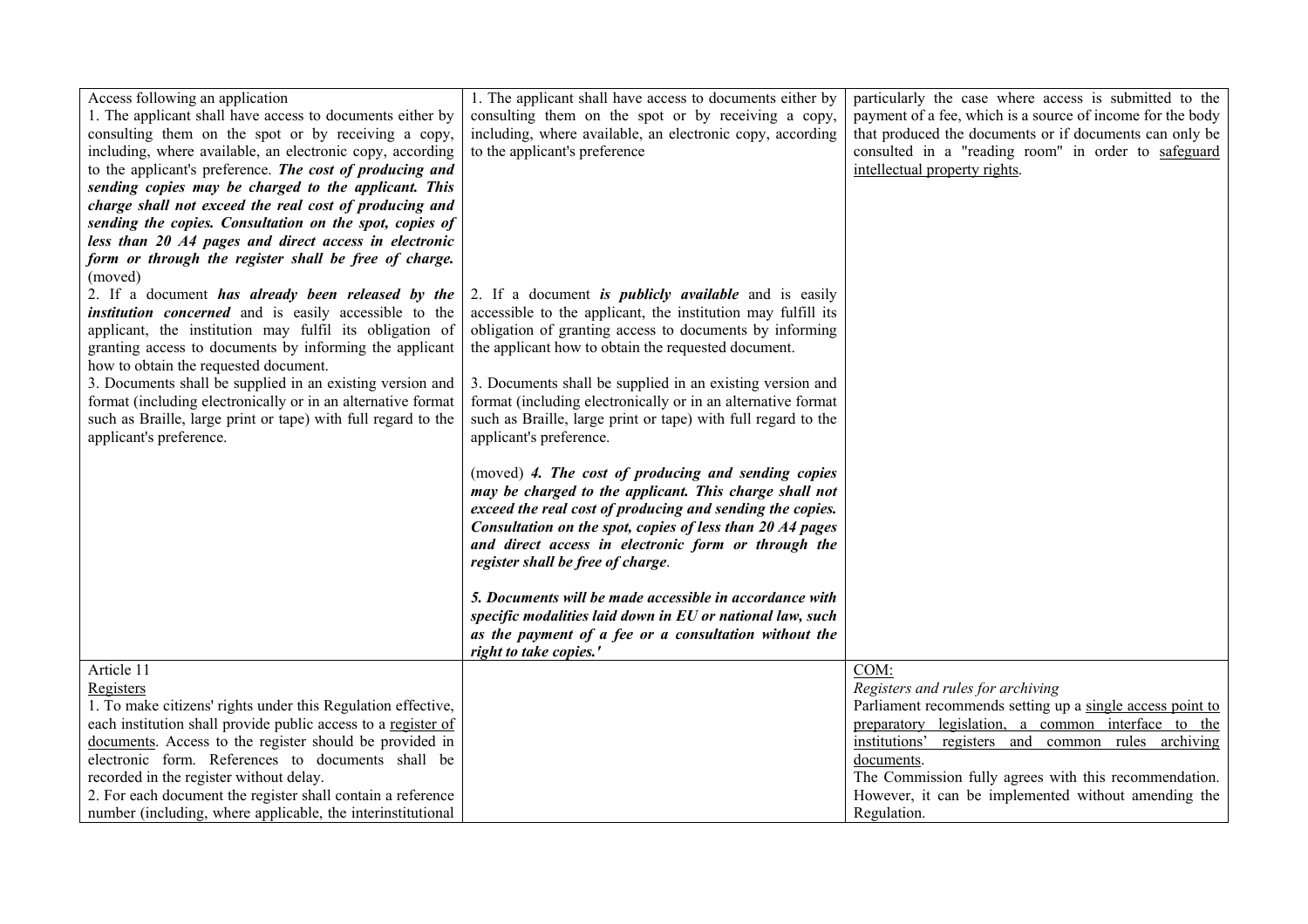| Article 12 shall be replaced by the following:<br>COM:<br>10.<br>'Article 12<br>Article 12<br>Direct access to documents<br>Direct access in electronic form or through a register<br>1. The institutions shall as far as possible make<br>1. Documents drawn up or received in the course of<br>documents directly accessible to the public in electronic<br>procedures for the adoption of EU legislative acts or<br>form or through a register in accordance with the rules<br>non-legislative acts of general application shall, subject<br>to Articles 4 and 9, be made directly accessible to the<br>of the institution concerned.<br>clearly applies.<br>2. In particular, <i>legislative documents</i> , that is to say,<br><i>public.</i><br>documents drawn up or received in the course of<br>Full legislative transparency<br>procedures for the adoption of acts which are legally<br>accessible to the public.<br>binding in or for the Member States, should, subject to<br>Articles 4 and 9, be made directly accessible.<br>3. Where possible, other documents, notably documents<br>Article 12.<br>relating to the development of policy or strategy, should<br>be made directly accessible.<br>2. Where possible, other documents, notably documents<br>Active dissemination:<br>relating to the development of policy or strategy, should<br>be made directly accessible <i>in electronic form</i> .<br>4. Where direct access is not given through the register,<br>the register shall as far as possible indicate where the<br>3. Where direct access is not given through the register,<br>more pro-active disclosure policy.<br>document is located.<br>the register shall as far as possible indicate where the<br>document is located.<br>are more comprehensive and easier to access.<br>4. Each institution shall define in its rules of procedure<br>which other categories of documents are directly | reference), the subject matter and/or a short description of<br>the content of the document and the date on which it was<br>received or drawn up and recorded in the register.<br>References shall be made in a manner which does not<br>undermine protection of the interests in Article 4.<br>3. The institutions shall immediately take the measures<br>necessary to establish a register which shall be operational<br>by 3 June 2002. |                            | Active dissemination:<br>Registers and websites should be easier to access and<br>more harmonised. The scope of the Commission's<br>registers should be extended. Citizens would welcome a<br>more pro-active disclosure policy.<br>Active transparency on legislation is being addressed in<br>Article 12. Article 11 and the amended Article 12 provide<br>an appropriate legal basis for registers and websites that<br>are more comprehensive and easier to access.                                                                                                                                                                                                                                                                                                                                                                              |
|------------------------------------------------------------------------------------------------------------------------------------------------------------------------------------------------------------------------------------------------------------------------------------------------------------------------------------------------------------------------------------------------------------------------------------------------------------------------------------------------------------------------------------------------------------------------------------------------------------------------------------------------------------------------------------------------------------------------------------------------------------------------------------------------------------------------------------------------------------------------------------------------------------------------------------------------------------------------------------------------------------------------------------------------------------------------------------------------------------------------------------------------------------------------------------------------------------------------------------------------------------------------------------------------------------------------------------------------------------------------------------------------------------------------------------------------------------------------------------------------------------------------------------------------------------------------------------------------------------------------------------------------------------------------------------------------------------------------------------------------------------------------------------------------------------------------------------------------------------------------------------------------------------------------------------|--------------------------------------------------------------------------------------------------------------------------------------------------------------------------------------------------------------------------------------------------------------------------------------------------------------------------------------------------------------------------------------------------------------------------------------------|----------------------------|------------------------------------------------------------------------------------------------------------------------------------------------------------------------------------------------------------------------------------------------------------------------------------------------------------------------------------------------------------------------------------------------------------------------------------------------------------------------------------------------------------------------------------------------------------------------------------------------------------------------------------------------------------------------------------------------------------------------------------------------------------------------------------------------------------------------------------------------------|
|                                                                                                                                                                                                                                                                                                                                                                                                                                                                                                                                                                                                                                                                                                                                                                                                                                                                                                                                                                                                                                                                                                                                                                                                                                                                                                                                                                                                                                                                                                                                                                                                                                                                                                                                                                                                                                                                                                                                    |                                                                                                                                                                                                                                                                                                                                                                                                                                            | accessible to the public.' | This provision is redrafted with the purpose of granting<br>direct access to documents, which are part of procedures<br>leading to the adoption of EU legislative acts or non-<br>legislative acts of general application. Such documents<br>should be made accessible by the institutions from the<br>outset, unless an exception to the public right of access<br>All preparatory documents to legal acts should be directly<br>This recommendation is fully accepted and addressed in<br>Registers and websites should be easier to access and<br>more harmonised. The scope of the Commission's<br>registers should be extended. Citizens would welcome a<br>Active transparency on legislation is being addressed in<br>Article 12. Article 11 and the amended Article 12 provide<br>an appropriate legal basis for registers and websites that |
| Article 13                                                                                                                                                                                                                                                                                                                                                                                                                                                                                                                                                                                                                                                                                                                                                                                                                                                                                                                                                                                                                                                                                                                                                                                                                                                                                                                                                                                                                                                                                                                                                                                                                                                                                                                                                                                                                                                                                                                         |                                                                                                                                                                                                                                                                                                                                                                                                                                            |                            |                                                                                                                                                                                                                                                                                                                                                                                                                                                                                                                                                                                                                                                                                                                                                                                                                                                      |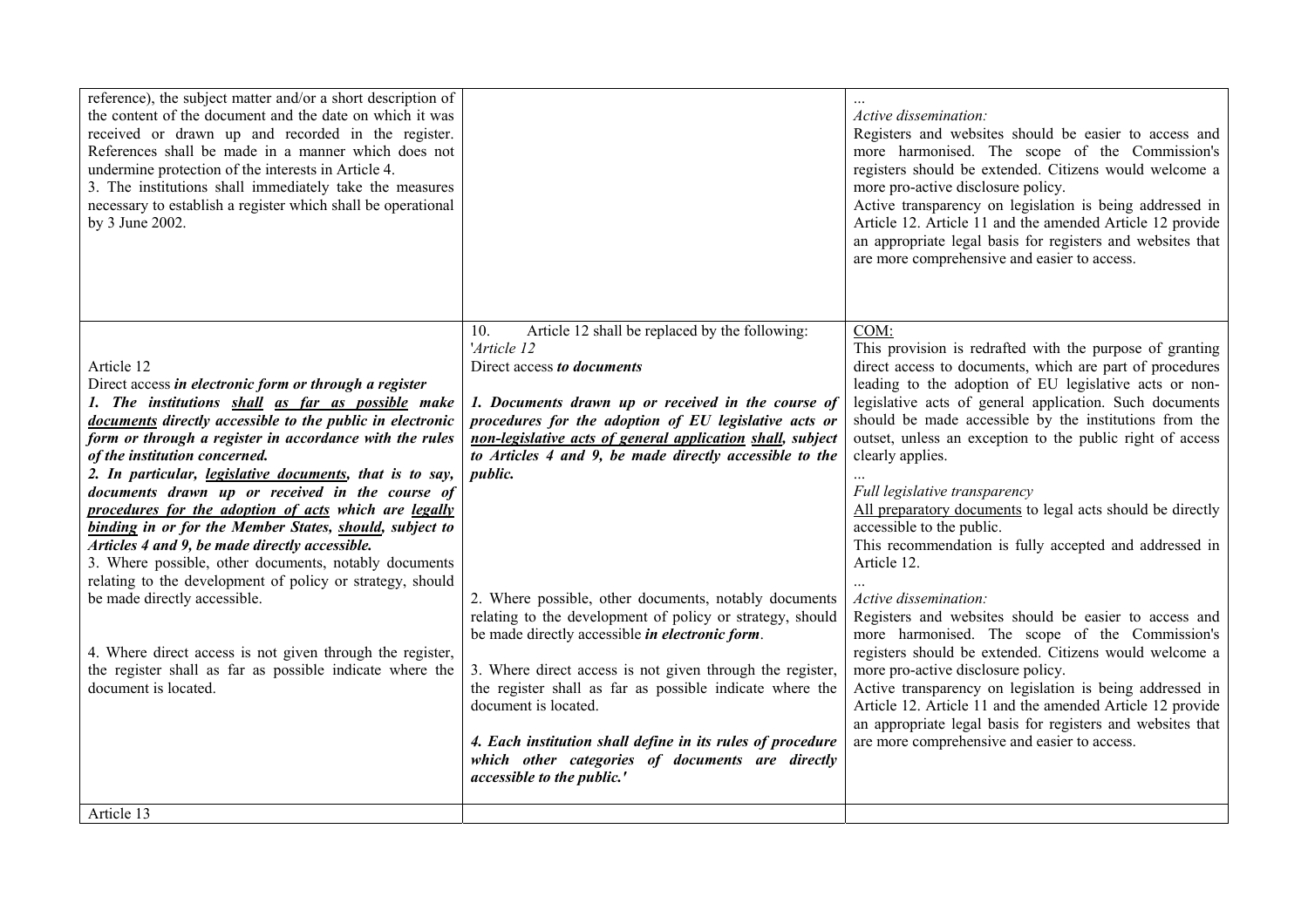| Publication in the Official Journal<br>1. In addition to the acts referred to in Article 254(1) and<br>(2) of the EC Treaty and the first paragraph of Article 163<br>of the Euratom Treaty, the following documents shall,<br>subject to Articles 4 and 9 of this Regulation, be published<br>in the Official Journal:<br>(a) Commission proposals;<br>(b) common positions adopted by the Council in<br>accordance with the procedures referred to in Articles 251<br>and 252 of the EC Treaty and the reasons underlying those<br>common positions, as well as the European Parliament's<br>positions in these procedures;<br>(c) framework decisions and decisions referred to in<br>Article 34(2) of the EU Treaty;<br>(d) conventions established by the Council in accordance<br>with Article $34(2)$ of the EU Treaty;<br>(e) conventions signed between Member States on the<br>basis of Article 293 of the EC Treaty;<br>(f) international agreements concluded by the Community<br>or in accordance with Article 24 of the EU Treaty.<br>2. As far as possible, the following documents shall be<br>published in the Official Journal:<br>(a) initiatives presented to the Council by a Member State |  |
|-----------------------------------------------------------------------------------------------------------------------------------------------------------------------------------------------------------------------------------------------------------------------------------------------------------------------------------------------------------------------------------------------------------------------------------------------------------------------------------------------------------------------------------------------------------------------------------------------------------------------------------------------------------------------------------------------------------------------------------------------------------------------------------------------------------------------------------------------------------------------------------------------------------------------------------------------------------------------------------------------------------------------------------------------------------------------------------------------------------------------------------------------------------------------------------------------------------------|--|
| Article 34(2) of the EU Treaty;<br>(b) common positions referred to in Article $34(2)$ of the<br>EU Treaty;<br>(c) directives other than those referred to in Article $254(1)$<br>and (2) of the EC Treaty, decisions other than those<br>referred to in Article 254(1) of the EC Treaty,<br>recommendations and opinions.<br>3. Each institution may in its rules of procedure establish<br>which further documents shall be published in the Official<br>Journal.                                                                                                                                                                                                                                                                                                                                                                                                                                                                                                                                                                                                                                                                                                                                             |  |
| Article 14<br>Information<br>1. Each institution shall take the requisite measures to<br>inform the public of the rights they enjoy under this<br>Regulation.<br>2. The Member States shall cooperate with the institutions                                                                                                                                                                                                                                                                                                                                                                                                                                                                                                                                                                                                                                                                                                                                                                                                                                                                                                                                                                                     |  |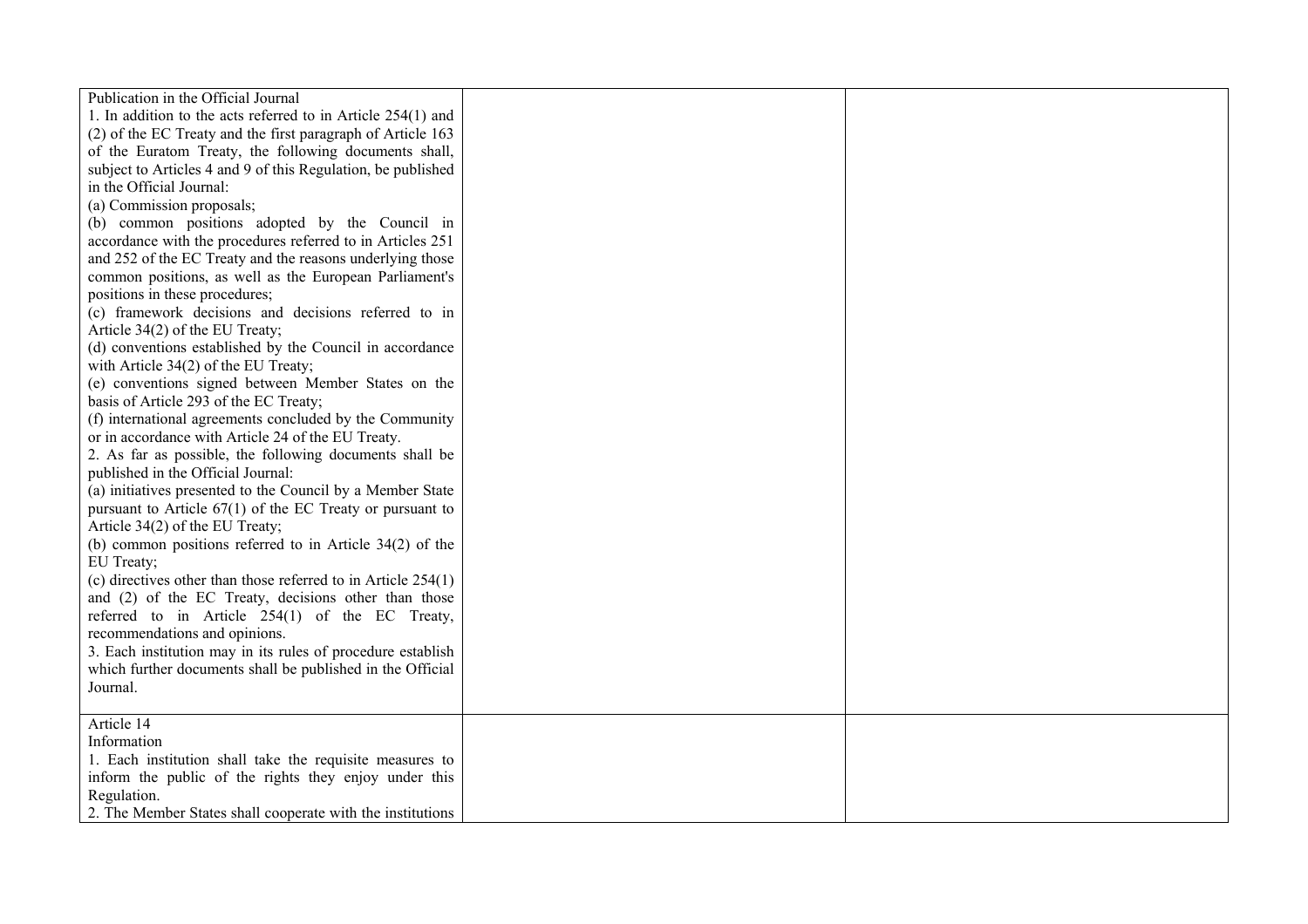| in providing information to the citizens.                                                                                                                                                                                                                                                                                                                                                                                                                                                                                                                                                                                                            |  |
|------------------------------------------------------------------------------------------------------------------------------------------------------------------------------------------------------------------------------------------------------------------------------------------------------------------------------------------------------------------------------------------------------------------------------------------------------------------------------------------------------------------------------------------------------------------------------------------------------------------------------------------------------|--|
| Article 15<br>Administrative practice in the institutions<br>1. The institutions shall develop good administrative<br>practices in order to facilitate the exercise of the right of<br>access guaranteed by this Regulation.<br>2. The institutions shall establish an interinstitutional<br>committee to examine best practice, address possible<br>conflicts and discuss future developments on public access<br>to documents.                                                                                                                                                                                                                     |  |
| Article 16<br>Reproduction of documents<br>This Regulation shall be without prejudice to any existing<br>rules on copyright which may limit a third party's right to<br>reproduce or exploit released documents.                                                                                                                                                                                                                                                                                                                                                                                                                                     |  |
| Article 17<br>Reports<br>1. Each institution shall publish annually a report for the<br>preceding year including the number of cases in which the<br>institution refused to grant access to documents, the<br>reasons for such refusals and the number of sensitive<br>documents not recorded in the register.<br>2. At the latest by 31 January 2004, the Commission shall<br>publish a report on the implementation of the principles of<br>this Regulation and shall make recommendations,<br>including, if appropriate, proposals for the revision of this<br>Regulation and an action programme of measures to be<br>taken by the institutions. |  |
| Article 18<br>Application measures<br>1. Each institution shall adapt its rules of procedure to the<br>provisions of this Regulation. The adaptations shall take<br>effect from 3 December 2001.<br>2. Within six months of the entry into force of this<br>Regulation, the Commission shall examine the conformity<br>of Council Regulation (EEC, Euratom) No 354/83 of 1<br>February 1983 concerning the opening to the public of the                                                                                                                                                                                                              |  |